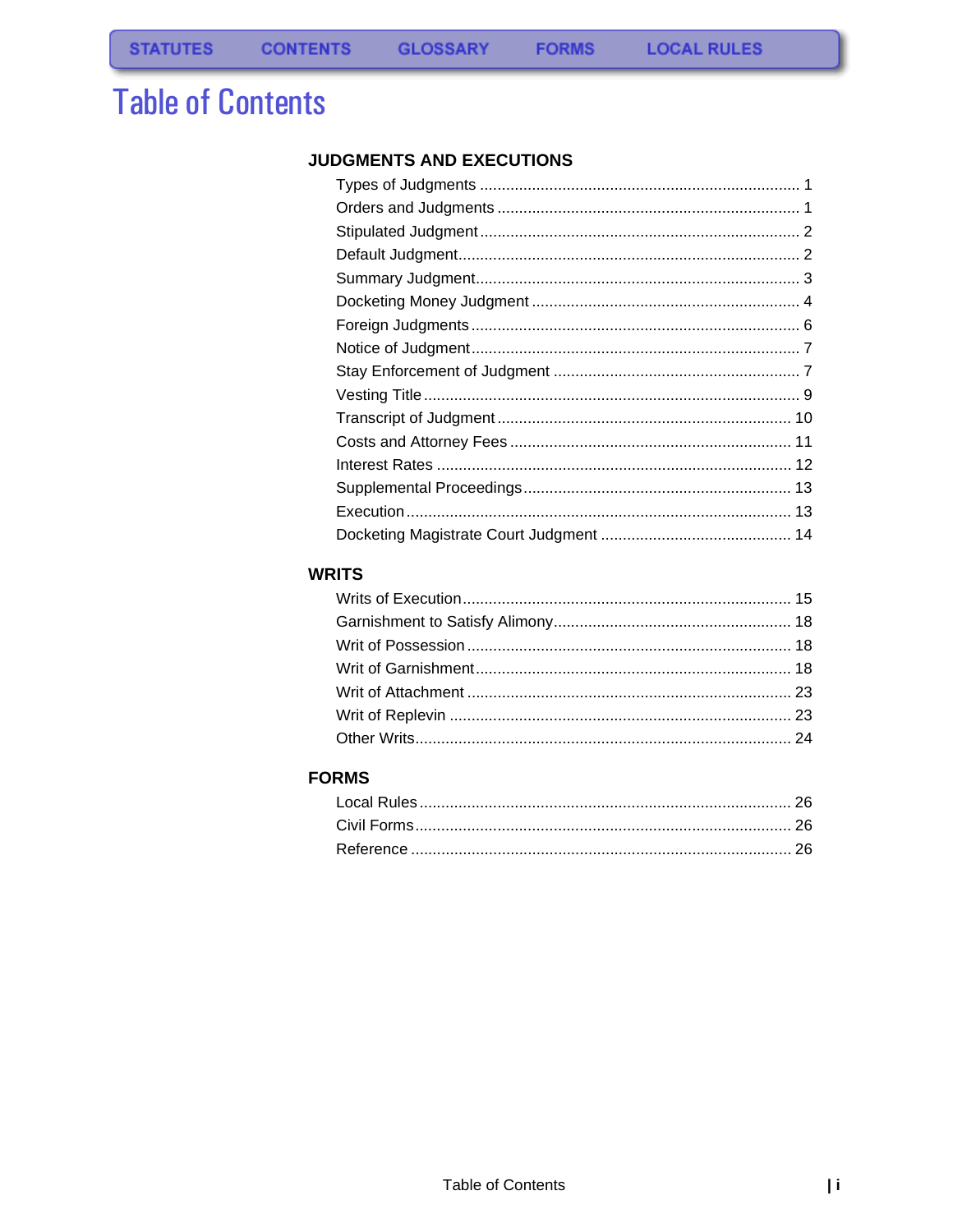# <span id="page-1-0"></span>Chapter 1: Judgments and Executions

A judgment is the final determination of the rights of the parties in any lawsuit. An execution is the process of the court to carry out the judgment. Judgment in New Mexico includes a decree and any order from which an appeal may be taken.

**RULE 1-054 NMRA**

### <span id="page-1-1"></span>Section 1-1: Types of Judgments

| <b>JUDGMENT TYPE</b>                               | <b>RULE OR STATUTE</b>     |
|----------------------------------------------------|----------------------------|
| <b>Stipulated or Agreement</b>                     | NMSA 1978, §§ 39-1-9, -18; |
| <b>Default</b>                                     | <b>RULE 1-055 NMRA</b>     |
| <b>Declaratory</b>                                 | <b>RULE1-057 NMRA</b>      |
| Summary                                            | <b>RULE 1-056 NMRA</b>     |
| <b>Confession of Judgment</b><br>vs. Cognovit Note | NMSA 1978, §§ 39-1-9 -18   |
| <b>Money</b>                                       | NMSA 1978, § 39-1-6        |
| <b>Deficiency</b>                                  | NMSA 1978, § 48-10-17      |
| Foreign                                            | NMSA 1978, § 39-4A-1       |
| <b>Magistrate</b>                                  | <b>RULE 2-701 NMRA</b>     |
| Vesting Title                                      | <b>RULE 1-070 NMRA</b>     |

### <span id="page-1-2"></span>Section 1-2: Orders and Judgments

#### **RULE 1-058 NMRA**

| <b>Preparation of Orders and</b><br><b>Judgments</b> | Upon announcement of the court's decision in<br>any matter the court shall:<br>Allow counsel a reasonable time, fixed by<br>the court, within which to submit the<br>requested form of order or judgment;<br>Designate the counsel who shall be<br>responsible for preparation of the order or<br>judgment and fix the time within which it is<br>to be submitted; or<br>Prepare its own form of order or judgment. |
|------------------------------------------------------|---------------------------------------------------------------------------------------------------------------------------------------------------------------------------------------------------------------------------------------------------------------------------------------------------------------------------------------------------------------------------------------------------------------------|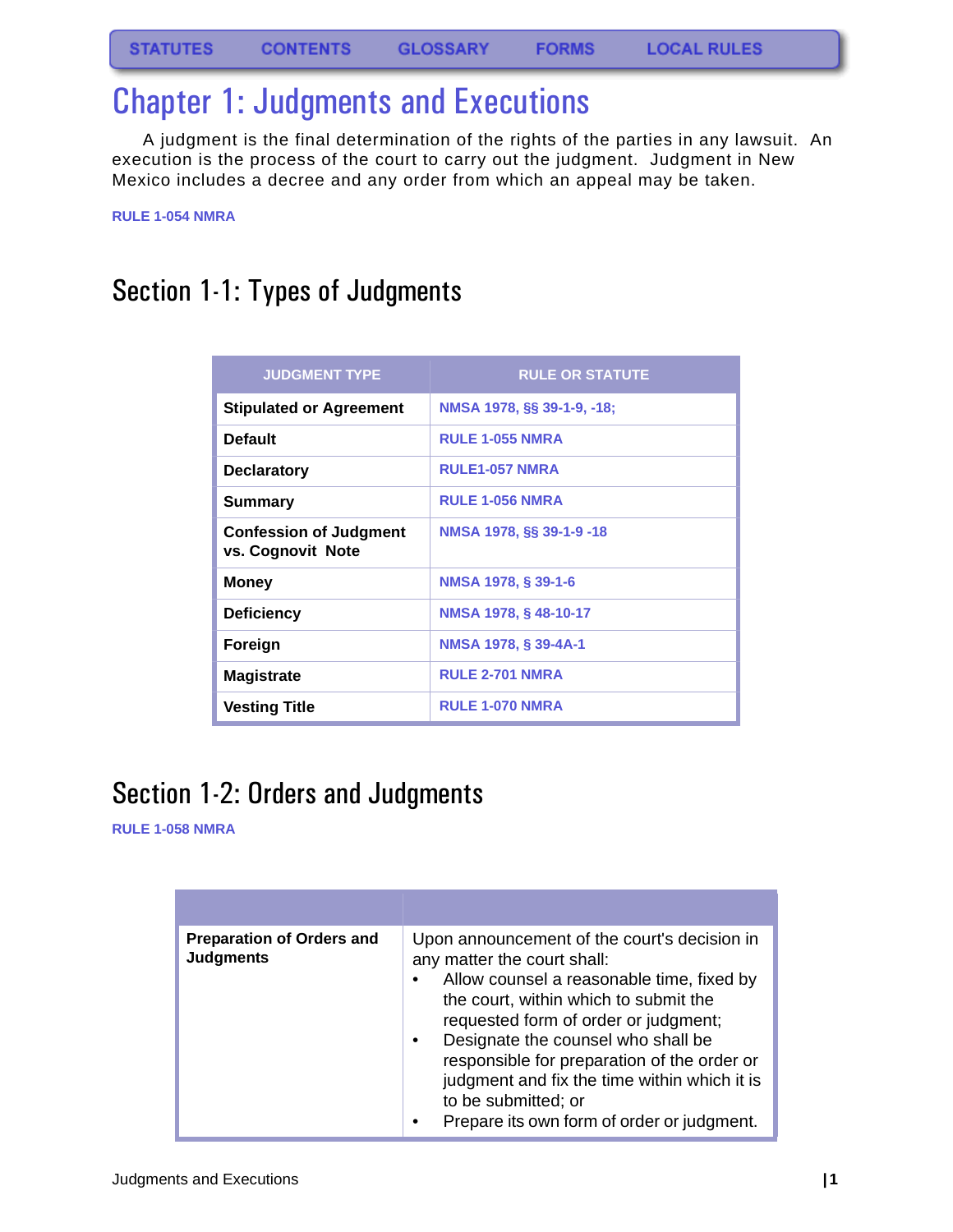| <b>Time Limit</b>             | If no satisfactory form of order or judgment has<br>been submitted within the time fixed by the<br>court, the court shall take such steps as it may<br>deem proper to have an appropriate form of<br>order or judgment entered promptly. |
|-------------------------------|------------------------------------------------------------------------------------------------------------------------------------------------------------------------------------------------------------------------------------------|
| <b>Examination by Counsel</b> | In all events, before the court signs any order<br>or judgment, counsel shall be afforded a<br>reasonable opportunity to examine the same<br>and make suggestions or objections.                                                         |
| Filing                        | Upon the signing of any order or judgment it<br>shall be filed promptly in the clerk's office and<br>such filing constitutes entry thereof.                                                                                              |

### <span id="page-2-0"></span>Section 1-3: Stipulated Judgment

A stipulated judgment is not considered to be a judicial determination, but rather a contract between the parties. Owen v. Burn Constr. Co. 90 N.M. 297, 563 P.2d 91 (1977)

### <span id="page-2-1"></span>Section 1-4: Default Judgment

**RULE 1-055 NMRA**

| <b>Entry of Default Judgment</b><br><b>RULE 1-055 (E) NMRA</b> | When a party against whom a judgment for<br>affirmative relief is sought has failed to plead<br>or otherwise defend as provided by these rules<br>and that fact is made to appear by affidavit or<br>otherwise, the clerk shall enter the party's<br>default. |
|----------------------------------------------------------------|---------------------------------------------------------------------------------------------------------------------------------------------------------------------------------------------------------------------------------------------------------------|
| <b>Setting Aside</b><br><b>RULE 1-055 (E) NMRA</b>             | For good cause shown, the court may set<br>aside an entry of default and, if a judgment by<br>default has been entered, may likewise set it<br>aside in accordance with RULE 1-060 NMRA.                                                                      |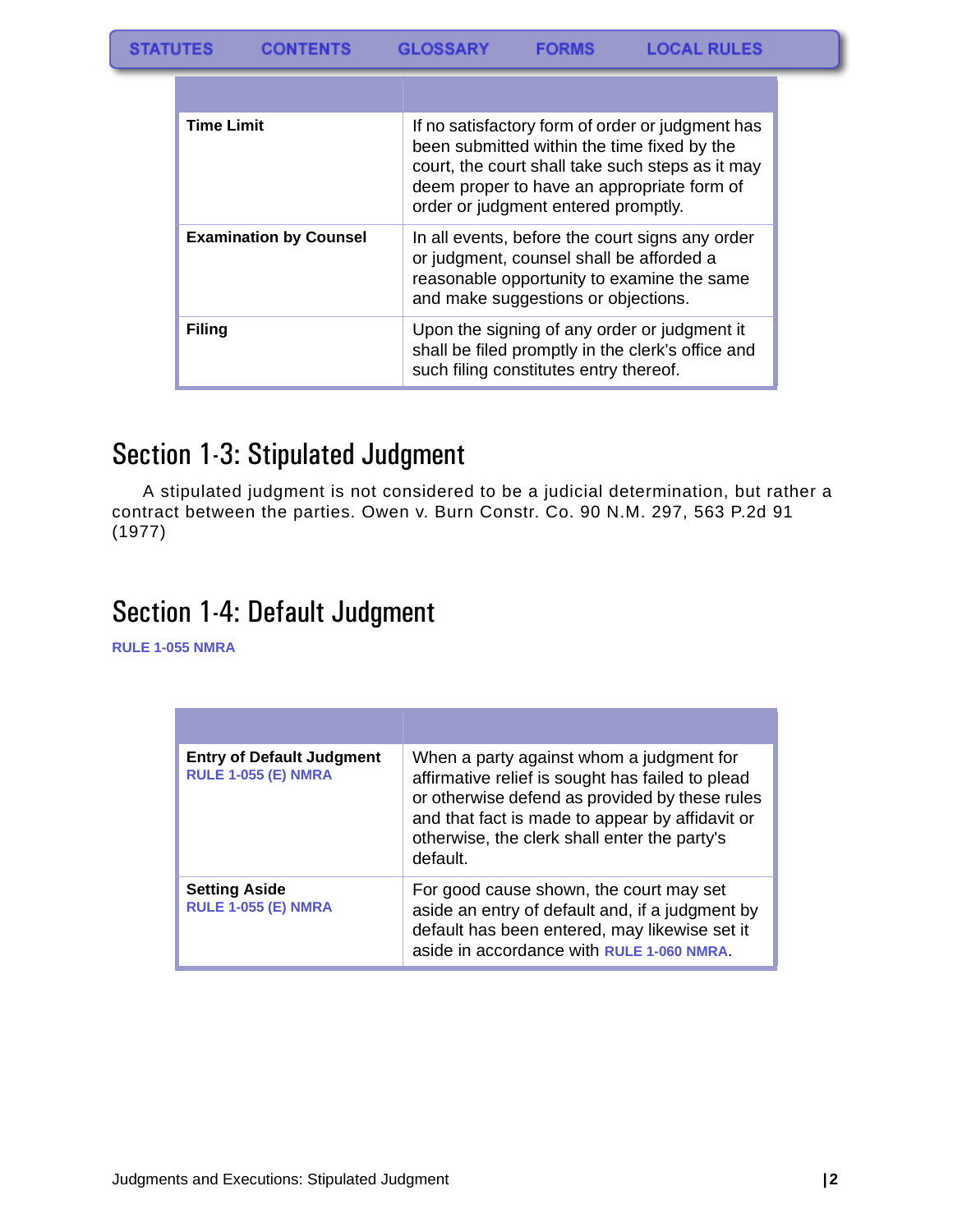| <b>Exception and Limitation</b><br><b>RULE 1-055 (E) NMRA</b> | No judgment by default shall be entered<br>against the state or an officer or agency<br>thereof or against a party in any case based<br>upon a negotiable instrument, unless the<br>original negotiable instrument is filed with the<br>court and merged with the judgment, or where<br>the damages claimed are unliquidated unless<br>the claimant establishes the claimant's claim or<br>right to relief by evidence satisfactory to the<br>court. |
|---------------------------------------------------------------|------------------------------------------------------------------------------------------------------------------------------------------------------------------------------------------------------------------------------------------------------------------------------------------------------------------------------------------------------------------------------------------------------------------------------------------------------|



#### **CLERICAL DUTIES | DEFAULT JUDGMENT**

- **1.** Attorney prepares and brings Certificate as to the State of the Record.
- **2.** Check the docket and file to ensure that service was proper and that there has been no appearance by or on behalf of the party being defaulted.
- **3.** Bring to judge's attention any discrepancies or if default requested is against a state agency.
- **4.** After you receive signed default judgment, file default judgment which may close the party, parties or case.

### <span id="page-3-0"></span>Section 1-5: Summary Judgment

**RULE 1-056 NMRA**

| <b>Claimant</b>        | A party seeking to recover upon a claim,<br>counterclaim or cross-claim or to obtain a<br>declaratory judgment may move with or<br>without supporting affidavits for a summary<br>judgment in his favor upon all or any part<br>thereof. |
|------------------------|------------------------------------------------------------------------------------------------------------------------------------------------------------------------------------------------------------------------------------------|
| <b>Defending Party</b> | A party against whom a claim, counterclaim or<br>cross-claim is asserted or a declaratory<br>judgment is sought may move with or without<br>supporting affidavits for a summary judgment<br>as to all or any part thereof.               |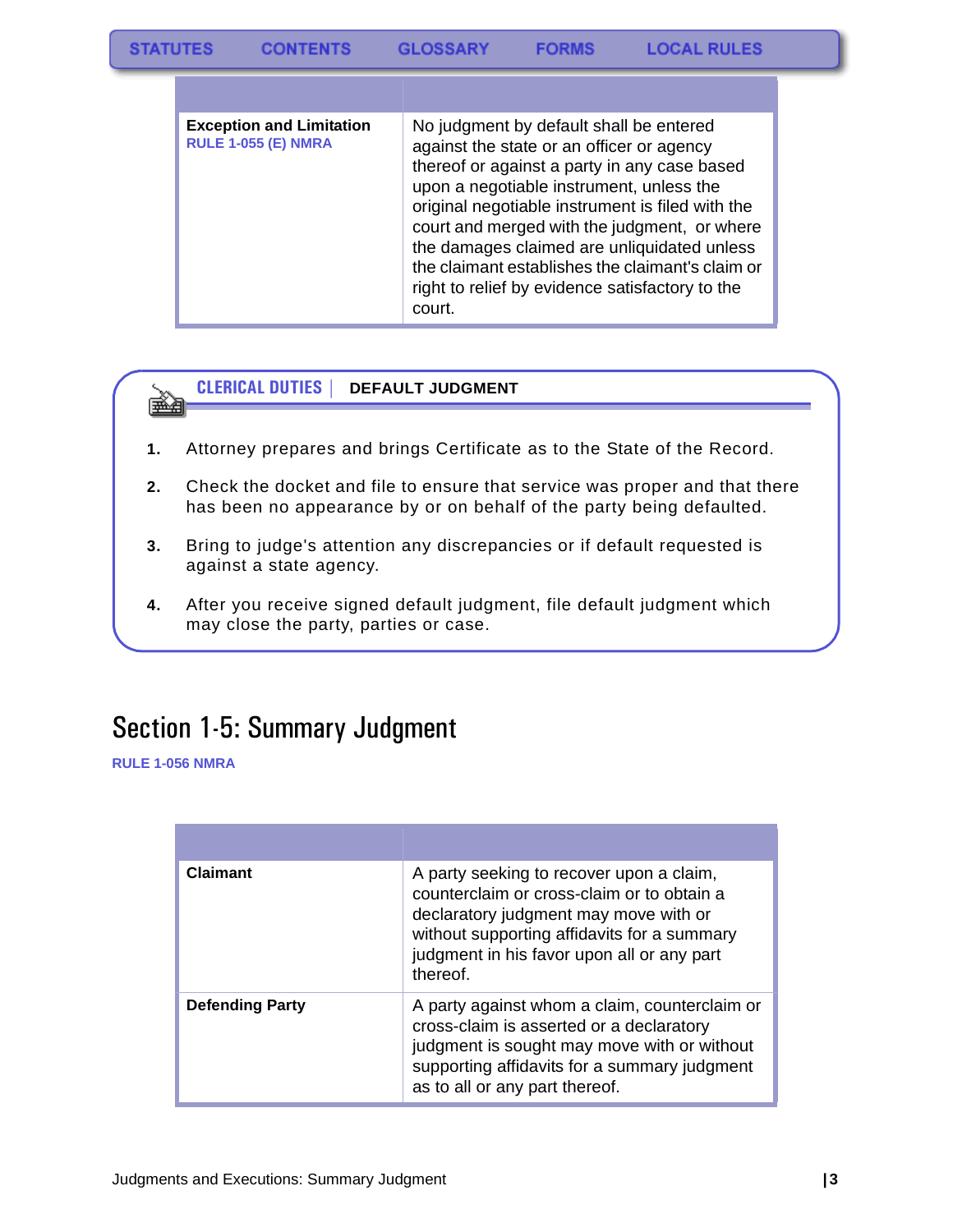| <b>Grounds for Motion</b> | The judgment sought shall be rendered<br>forthwith if the pleadings, depositions,<br>answers to interrogatories and admissions<br>on file, together with the affidavits, if any,<br>show that there is no genuine issue as to<br>any material fact and that the moving party<br>is entitled to a judgment as a matter of law.<br>A summary judgment, interlocutory in<br>character, may be rendered on the issue of<br>liability alone although there is a genuine<br>issue as to the amount of damages.<br>If alternative grounds for summary<br>judgment have been presented to the<br>court, the order granting or denying the<br>motion for summary judgment shall specify<br>the grounds upon which the order is<br>based. |
|---------------------------|---------------------------------------------------------------------------------------------------------------------------------------------------------------------------------------------------------------------------------------------------------------------------------------------------------------------------------------------------------------------------------------------------------------------------------------------------------------------------------------------------------------------------------------------------------------------------------------------------------------------------------------------------------------------------------------------------------------------------------|

# <span id="page-4-0"></span>Section 1-6: Docketing Money Judgment

**NMSA 1978, § 39-1-6**

| <b>Money Judgment</b> | Any money judgment rendered in the<br>supreme court, court of appeals, district<br>court or metropolitan court shall be<br>docketed by the clerk of the court and a<br>transcript or abstract of judgment may be<br>issued by the clerk upon request of the<br>parties.<br>The judgment shall be a lien on the real<br>estate of the judgment debtor from the<br>date of the filing of the transcript of the<br>judgment in the office of the county clerk of<br>the county in which the real estate is<br>situated.<br>Upon approval and filing of a supersedeas<br>bond upon appeal of the cause as<br>provided by law, the lien shall be void.<br>Judgment shall be enforced for not more<br>than fourteen years thereof. |
|-----------------------|------------------------------------------------------------------------------------------------------------------------------------------------------------------------------------------------------------------------------------------------------------------------------------------------------------------------------------------------------------------------------------------------------------------------------------------------------------------------------------------------------------------------------------------------------------------------------------------------------------------------------------------------------------------------------------------------------------------------------|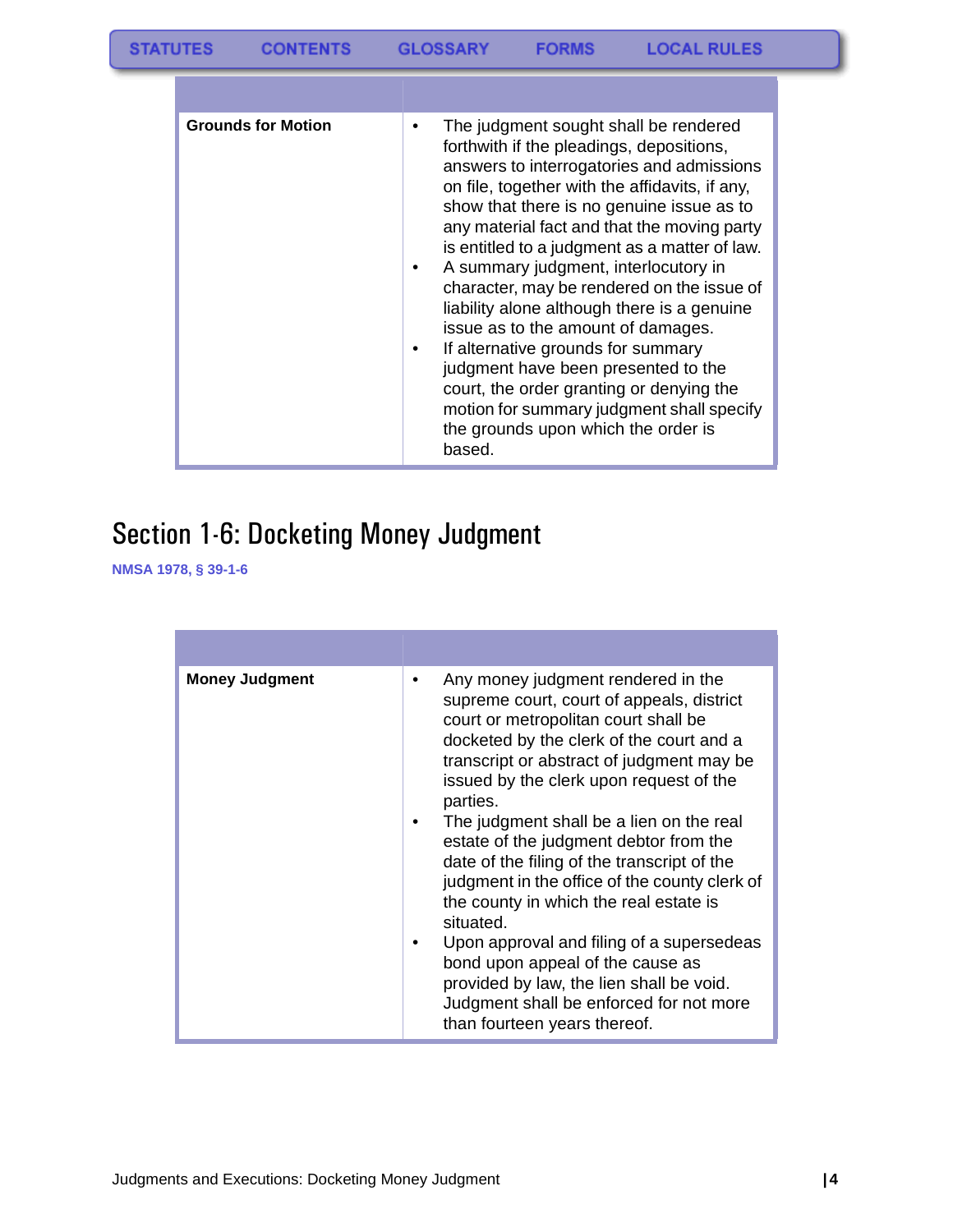| <b>Judgment and Liens</b> | When any judgment giving rise to a<br>$\bullet$<br>subsisting lien pursuant to Section 39-1-6<br>NMSA 1978 upon any real estate in the<br>state has been fully satisfied, it is the duty<br>of the judgment creditor to file a release of<br>the lien in the office of the county clerk of<br>the county in which the real estate is<br>situated.<br>The cost of filing the release of lien shall<br>be assessed against the judgment debtor<br>and shall be collected before the release of<br>lien is required to be filed.                           |
|---------------------------|---------------------------------------------------------------------------------------------------------------------------------------------------------------------------------------------------------------------------------------------------------------------------------------------------------------------------------------------------------------------------------------------------------------------------------------------------------------------------------------------------------------------------------------------------------|
| <b>Judgment Debts</b>     | All judgments and decrees for payment of<br>money rendered in the courts of this state and<br>which have become final may be satisfied, if<br>the judgment creditor cannot be found after a<br>diligent search, by payment of the full amount<br>of such judgment or decree, with interest<br>thereon to date of payment, plus any post-<br>judgment costs incurred by the judgment<br>creditor which can be determined from the<br>court record and the costs of court for<br>receiving into and paying the money out of the<br>registry of the court. |
|                           | Upon such payment, the clerk, or the<br>judge if there is no clerk, shall issue a<br>receipt therefor and shall enter a<br>satisfaction of such judgment in the<br>record, and shall formally notify the<br>judgment creditor of such judgment or<br>decree, if known; and upon the request<br>therefor, shall pay over to the judgment<br>creditor, or to his order, the full amount of<br>the judgment, costs and interest collected.                                                                                                                 |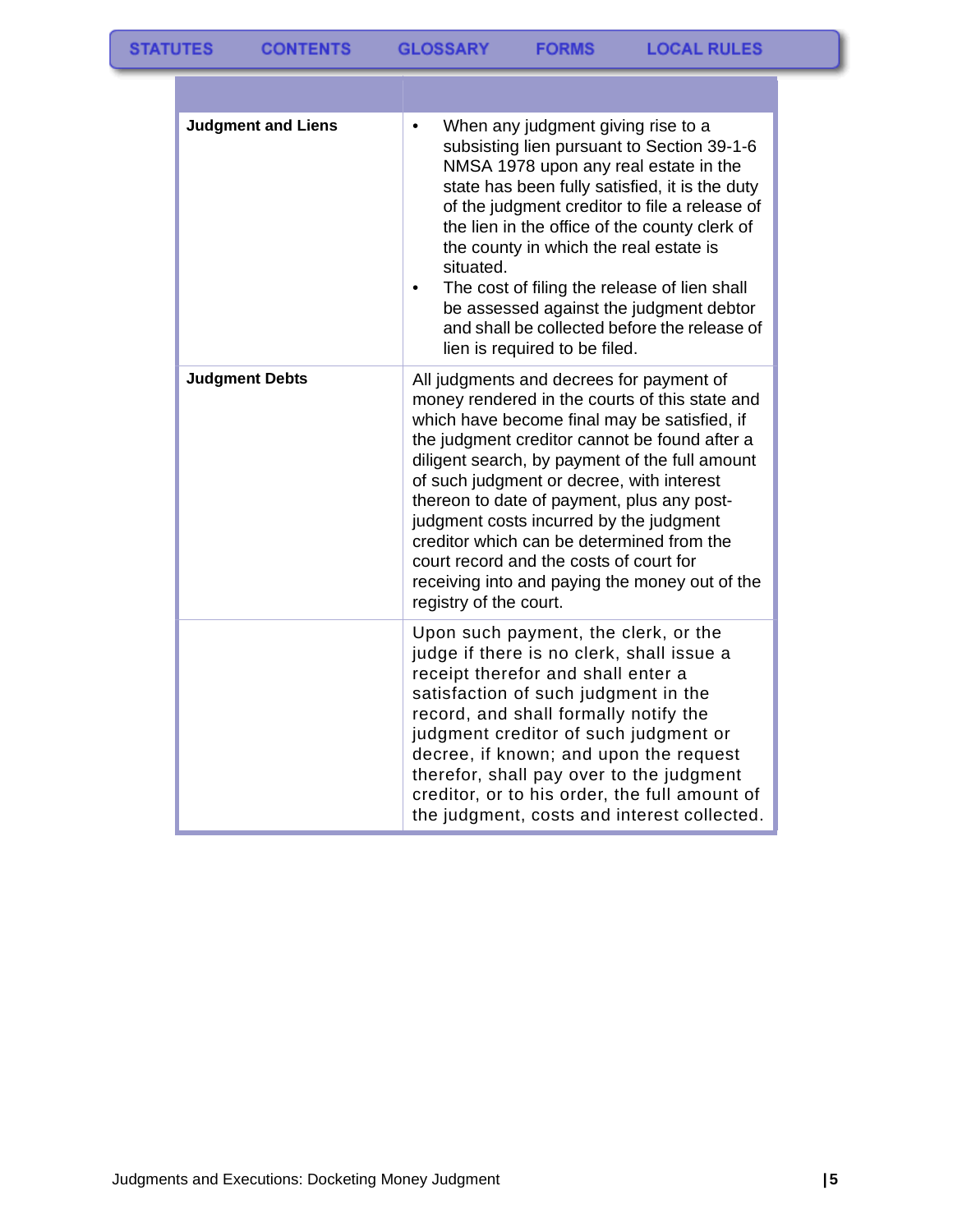# <span id="page-6-0"></span>Section 1-7: Foreign Judgments

| <b>JUDGMENT TYPE</b>                                                 | <b>RULE OR STATUTE</b>      |
|----------------------------------------------------------------------|-----------------------------|
| <b>Foreign Judgment</b>                                              | NMSA 1978, § 39-4A-1 TO -6  |
| <b>Uniform Foreign Money-</b><br><b>Judgments Recognition</b><br>Act | NMSA 1978, §§ 39-4B-1 TO -9 |
| <b>Uniform Foreign Money-</b><br><b>Claims Act</b>                   | NMSA 1978, § 39-4C-1 TO -16 |

| <b>Foreign Judgment</b> | As used in the Foreign Judgments Act [39-4A-<br>1 to 39-4A-6 NMSA 1978] "foreign judgment"<br>means any judgment, decree or order of a<br>court of the United States or of any other court<br>which is entitled to full faith and credit in this<br>state.                                                                                                                                                                                                                                                                                                                                                                                                                                                                                                                                                                                            |
|-------------------------|-------------------------------------------------------------------------------------------------------------------------------------------------------------------------------------------------------------------------------------------------------------------------------------------------------------------------------------------------------------------------------------------------------------------------------------------------------------------------------------------------------------------------------------------------------------------------------------------------------------------------------------------------------------------------------------------------------------------------------------------------------------------------------------------------------------------------------------------------------|
|                         | A copy of any foreign judgment authenticated<br>in accordance with an act of congress or the<br>statutes of this state may be filed in the office<br>of the clerk of the district court of any county of<br>this state in which the judgment debtor resides<br>or has any property or property rights subject<br>to execution, foreclosure, attachment or<br>garnishment. The clerk shall treat the foreign<br>judgment in the same manner as a judgment<br>of the district court of this state. A judgment so<br>filed shall have the same effect and is subject<br>to the same procedures, defenses and<br>proceedings for reopening, vacating, staying,<br>enforcing or satisfying as a judgment of the<br>district court of this state and may be enforced<br>or satisfied in like manner, except as provided<br>in Subsection B of this section. |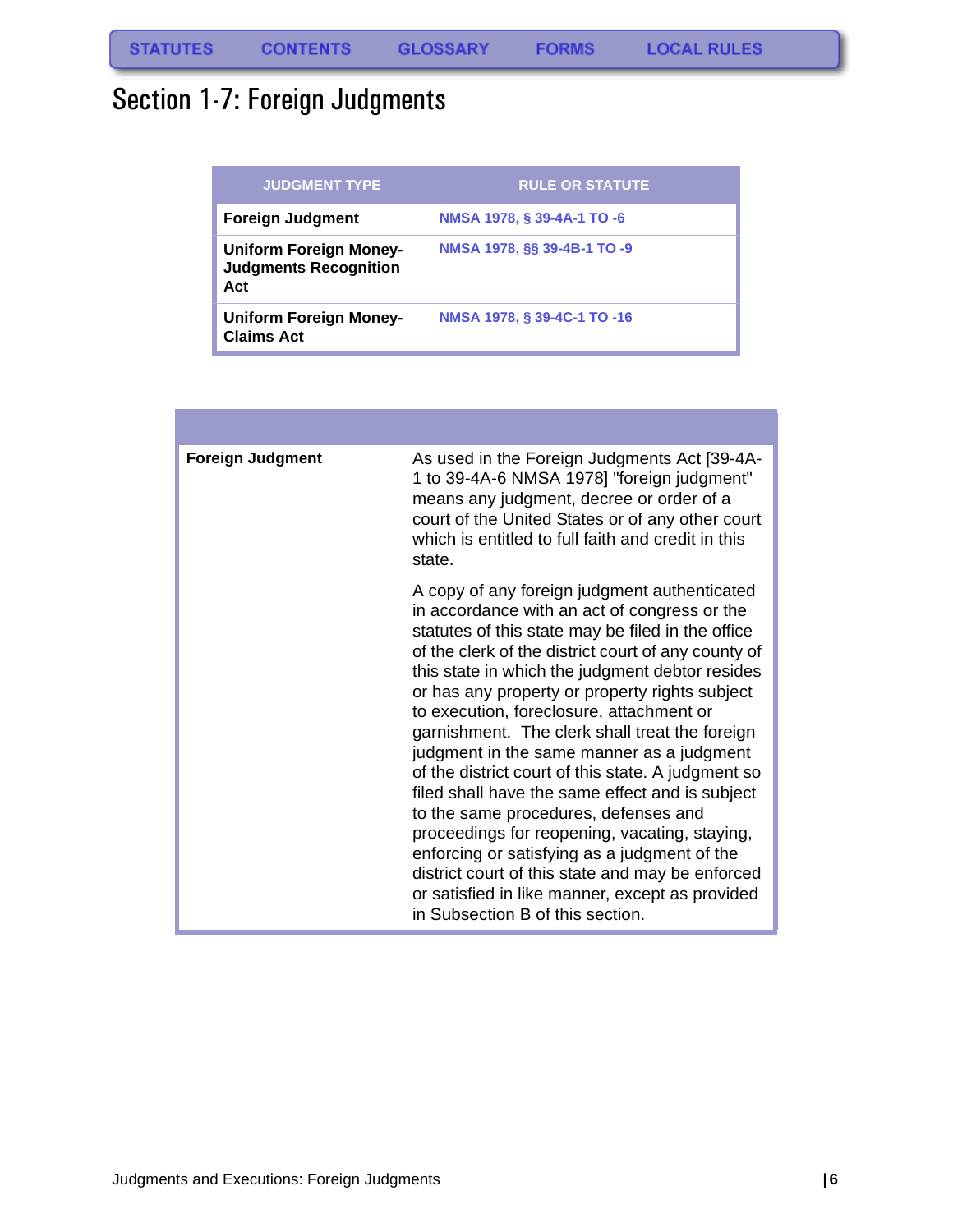**CONTENTS** 

**FORMS** 

#### <span id="page-7-0"></span>**NOTICE OF JUDGMENT**

| At the time of the filing of the foreign judgment,<br>the judgment creditor or his lawyer shall make<br>and file with the clerk of the district court an<br>affidavit setting forth the name and last known<br>address of the judgment debtor and the<br>judgment creditor.                                                                                                                                                                                                                                                                                                                             |
|---------------------------------------------------------------------------------------------------------------------------------------------------------------------------------------------------------------------------------------------------------------------------------------------------------------------------------------------------------------------------------------------------------------------------------------------------------------------------------------------------------------------------------------------------------------------------------------------------------|
| Promptly upon the filing of the foreign<br>judgment and the affidavit, the clerk of the<br>district court shall mail a notice of the filing<br>of the foreign judgment to the judgment<br>debtor at the address given and shall<br>make a note of the mailing in the docket.<br>The notice shall include the name and<br>٠<br>address of the judgment creditor and his<br>attorney, if any, in this state.<br>In addition, the judgment creditor shall mail<br>a notice of the filing of the judgment to the<br>judgment debtor, certified mail, and shall<br>file proof of the mailing with the clerk. |

#### **TIME LIMIT | EXECUTION OR ENFORCEMENT OF JUDGMENT**  $\boxed{1}$

No execution or other process for enforcement of a foreign judgment filed pursuant to this section shall issue until **twenty (20) days** after the date the judgment is filed.

### <span id="page-7-1"></span>**STAY ENFORCEMENT OF JUDGMENT**

#### **NMSA 1978, § 39-4A-5**

| If the judgment debtor shows the district court<br>that a stay of execution has been granted, the<br>court shall stay enforcement of the foreign<br>judgment until the appeal is concluded, the<br>time for appeal expires or the stay of execution<br>expires or is vacated, upon proof that the<br>judgment debtor has furnished the security for<br>the satisfaction of the judgment required by the<br>state in which it was rendered. |
|--------------------------------------------------------------------------------------------------------------------------------------------------------------------------------------------------------------------------------------------------------------------------------------------------------------------------------------------------------------------------------------------------------------------------------------------|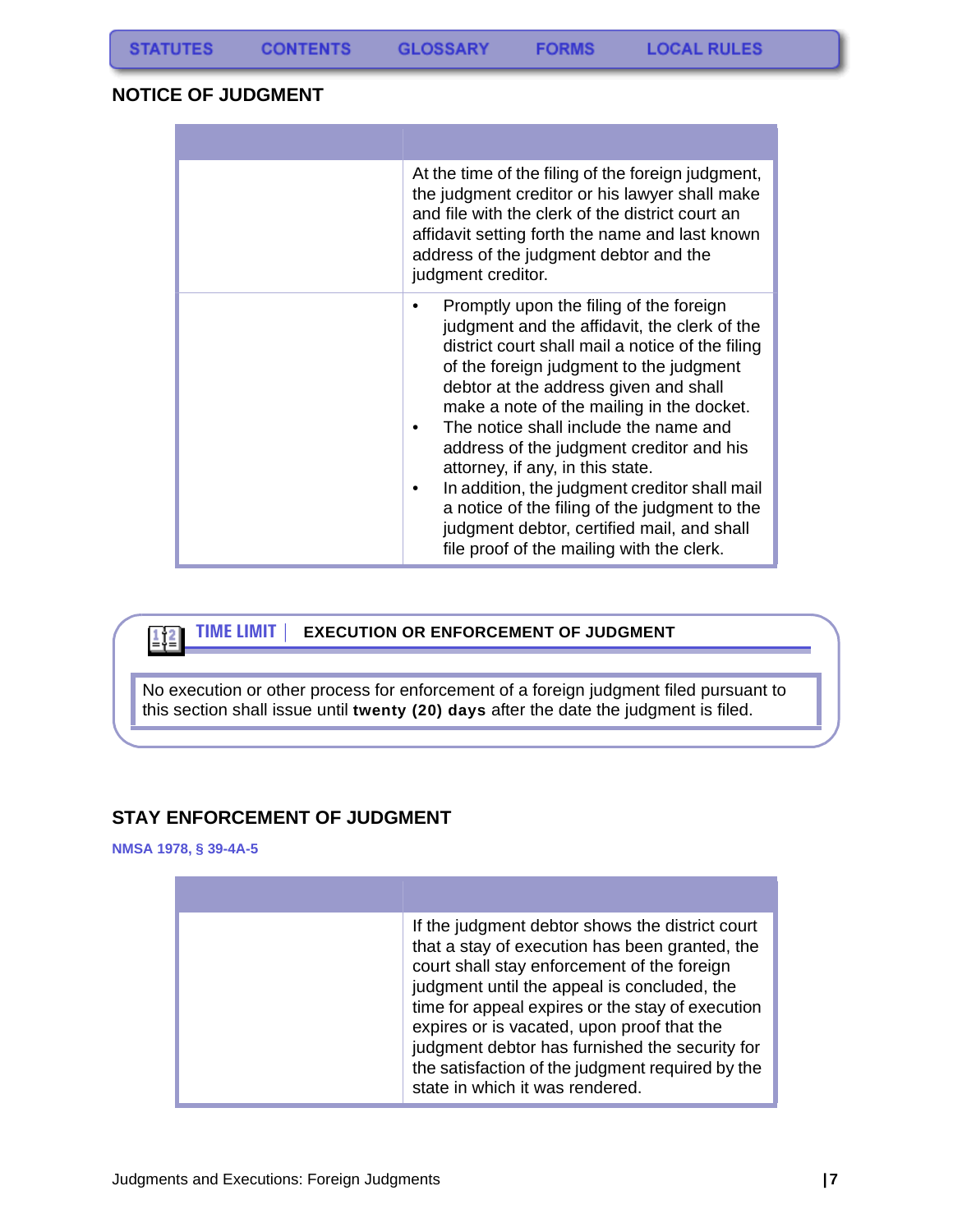| If the judgment debtor shows the district court<br>sufficient grounds upon which enforcement of<br>a judgment of any district court of this state<br>would be stayed, the court shall stay<br>enforcement of the foreign judgment for an<br>appropriate period, upon requiring the same<br>security for satisfaction that is required in this<br>state. |
|---------------------------------------------------------------------------------------------------------------------------------------------------------------------------------------------------------------------------------------------------------------------------------------------------------------------------------------------------------|

### **CAUTION | ATTORNEY'S RESPONSIBILITIES**

- The judgment creditor or his/her attorney is responsible for filing a transcript or abstract of the judgment with the county clerk if a lien attaches to real estate in the county.
- The judgment creditor or his/her attorney is responsible for taking necessary legal steps to enforce the foreign judgment.
- Out-of-state attorneys must secure resident counsel to file pleadings if not licensed in New Mexico

#### **CLERICAL DUTIES | FOREIGN JUDGMENT** ém

- **1.** Collect filing fee.
- **2.** Open CV case file.
- **3.** Mail notice of filing of judgment to judgment debtor and note date of mailing in docket.
- **4.** File Notice of Judgment
- **5.** File proof of mailing received from judgment creditor.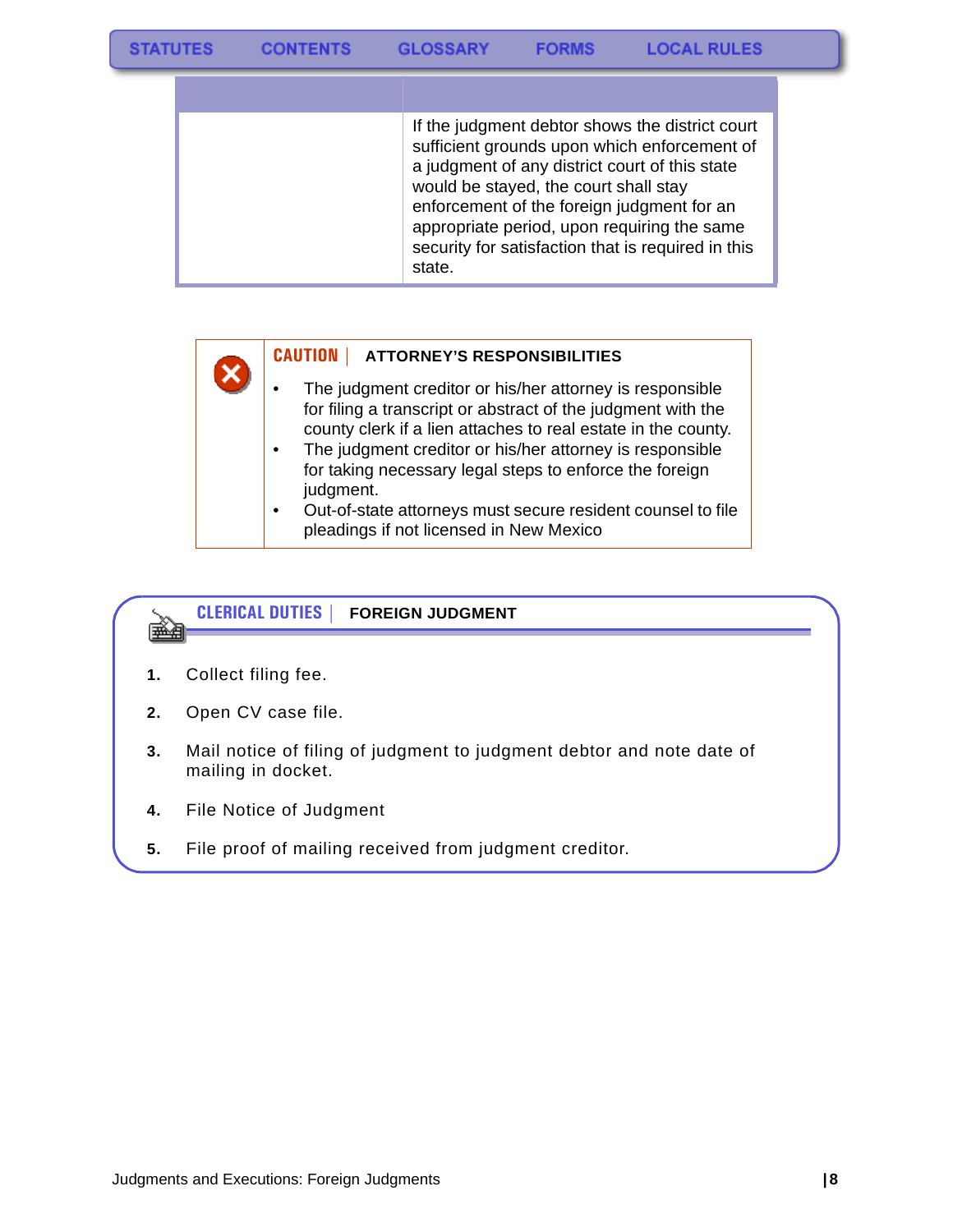**FORMS** 

# <span id="page-9-0"></span>Section 1-8: Vesting Title

**RULE 1-070 NMRA**

| If a judgment directs a party to execute a<br>$\bullet$<br>conveyance of land or to deliver deeds or<br>other documents or to perform any other<br>specific act and the party fails to comply<br>within the time specified, the court may<br>direct the act to be done at the cost of the<br>disobedient party by some other person<br>appointed by the court and the act when<br>so done has like effect as if done by the<br>party.<br>On application of the party entitled to<br>performance, the clerk shall issue a writ of<br>attachment or sequestration against the<br>property of the disobedient party to compel<br>obedience to the judgment.<br>The court may also in proper cases<br>adjudge the party in contempt. If real or<br>personal property is within the state, the<br>court in lieu of directing a conveyance<br>thereof may enter a judgment divesting the<br>title of any party and vesting it in others<br>and such judgment has the effect of a<br>conveyance executed in due form of law.<br>When any order or judgment is for the<br>delivery of possession, the party in whose<br>favor it is entered is entitled to a writ of |
|--------------------------------------------------------------------------------------------------------------------------------------------------------------------------------------------------------------------------------------------------------------------------------------------------------------------------------------------------------------------------------------------------------------------------------------------------------------------------------------------------------------------------------------------------------------------------------------------------------------------------------------------------------------------------------------------------------------------------------------------------------------------------------------------------------------------------------------------------------------------------------------------------------------------------------------------------------------------------------------------------------------------------------------------------------------------------------------------------------------------------------------------------------------|
| execution or assistance upon application<br>to the clerk.                                                                                                                                                                                                                                                                                                                                                                                                                                                                                                                                                                                                                                                                                                                                                                                                                                                                                                                                                                                                                                                                                                    |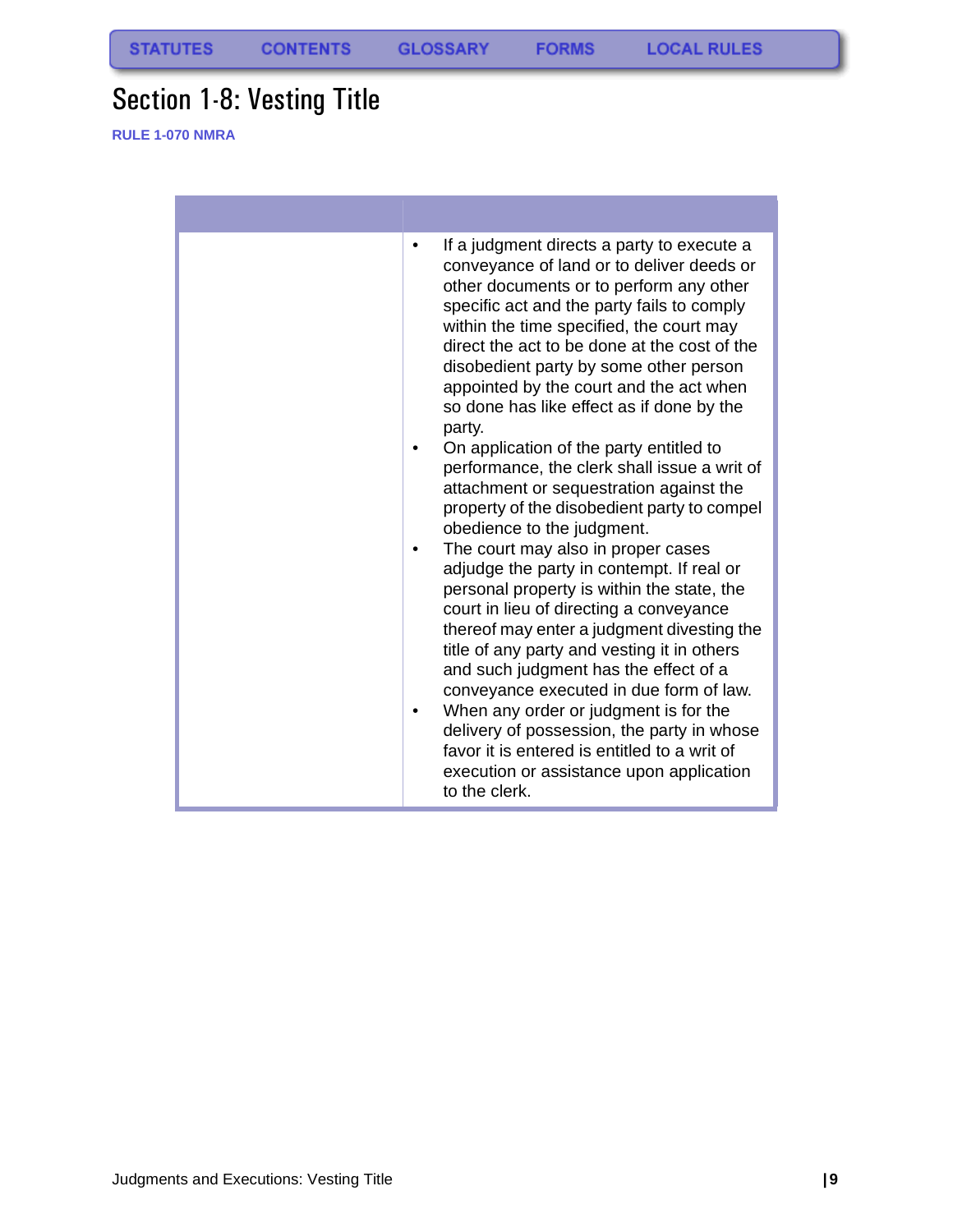### <span id="page-10-0"></span>Section 1-9: Transcript of Judgment

**NMSA 1978, § 39-1-8**

| <b>Transcript of Judgment</b> | The transcript of judgment issued by the clerks<br>of the supreme court, court of appeals, district<br>courts and metropolitan courts shall show:<br>The names of the parties,<br>The number and nature of the case,<br>The court in which judgment was<br>rendered,<br>The date of judgment, amount of<br>damages, amount of costs, total amount of<br>judgment and date of docket,<br>The attorney for the creditor,<br>Issuance and return of executions, if any,<br>and<br>Satisfaction of judgment when paid. |
|-------------------------------|--------------------------------------------------------------------------------------------------------------------------------------------------------------------------------------------------------------------------------------------------------------------------------------------------------------------------------------------------------------------------------------------------------------------------------------------------------------------------------------------------------------------|

#### **CLERICAL DUTIES | TRANSCRIPT OF JUDGMENT** eman partido por la provincia de la provincia de la provincia de la provincia de la provincia de la provincia <br>De la provincia de la provincia de la provincia de la provincia de la provincia de la provincia de la provinci<br>

**1.** Check transcript against judgment for correctness.



### **CAUTION | JUDGMENT AMOUNT ON TRANSCRIPT**

Transcript must indicate the same judgment amount as the judgment.

- **2.** Issue with date, signature and seal.
- **3.** File copy, docket and place in case file (optional).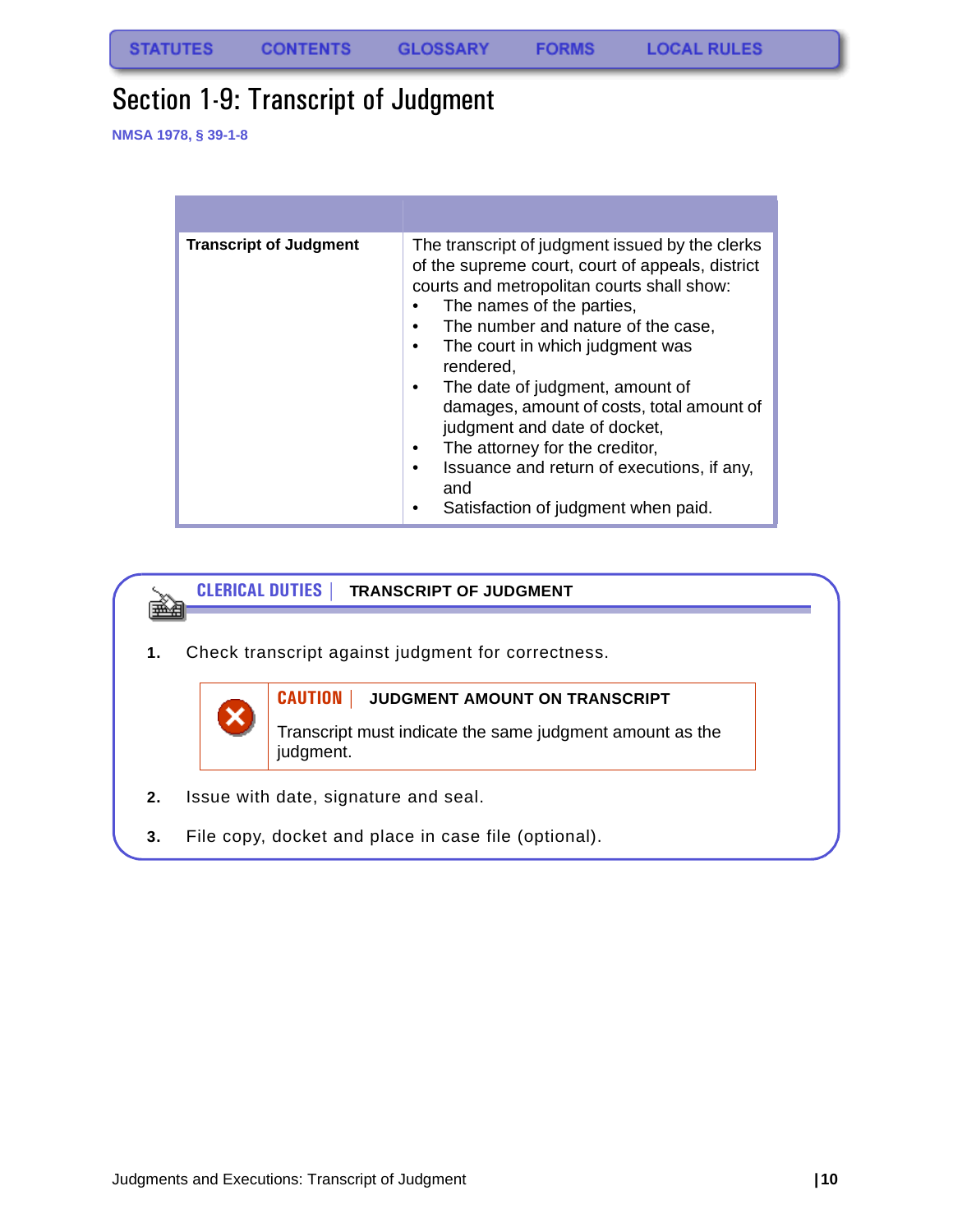### <span id="page-11-0"></span>Section 1-10: Costs and Attorney Fees

**RULE 1-054 E. NMRA**

| <b>Attorney Fees</b> | Claims for attorney fees and related<br>٠<br>nontaxable expenses shall be made by<br>motion unless the substantive law<br>governing the action provides for the<br>recovery of such fees as an element of<br>damages to be proved at trial.<br>Unless otherwise provided by statute or<br>order of the court, the motion must be filed<br>and served no later than fifteen (15) days<br>after entry of judgment; must specify the<br>judgment and the statute or other grounds<br>entitling the moving party to the award;<br>and must state the amount sought and the<br>basis for the amount claimed.<br>On request of a party or class member, the<br>court shall afford an opportunity for<br>adversary submissions with respect to the<br>motion.<br>The court may determine issues of liability<br>for fees before receiving submissions<br>bearing on issues of evaluation of services<br>for which liability is imposed by the court.<br>A judgment shall be prepared and entered<br>as provided in Rule 1-058 NMRA. |
|----------------------|------------------------------------------------------------------------------------------------------------------------------------------------------------------------------------------------------------------------------------------------------------------------------------------------------------------------------------------------------------------------------------------------------------------------------------------------------------------------------------------------------------------------------------------------------------------------------------------------------------------------------------------------------------------------------------------------------------------------------------------------------------------------------------------------------------------------------------------------------------------------------------------------------------------------------------------------------------------------------------------------------------------------------|

#### **TIME LIMIT | RECOVERY OF COSTS, RULE 1-054 D. (4) NMRA**

- Within **fifteen (15) days** after filing of the final judgment, the party recovering costs shall file with the clerk of the district court an itemized cost bill, with proof of service of a copy to opposing counsel.
- Any party failing to file a cost bill within **fifteen (15) days** after the filing of the final judgment shall be deemed to have waived costs.
- If no objections are filed within **ten (10) days** after service of the cost bill, the clerk of the district court shall tax the claimed costs which are allowable by law.
- The judge shall settle any objections filed.



 $1/2$ 

### **CAUTION | RECOVERY COST TIME LIMITS**

The time limit for recovery of cost listed is the law and **MUST** be followed.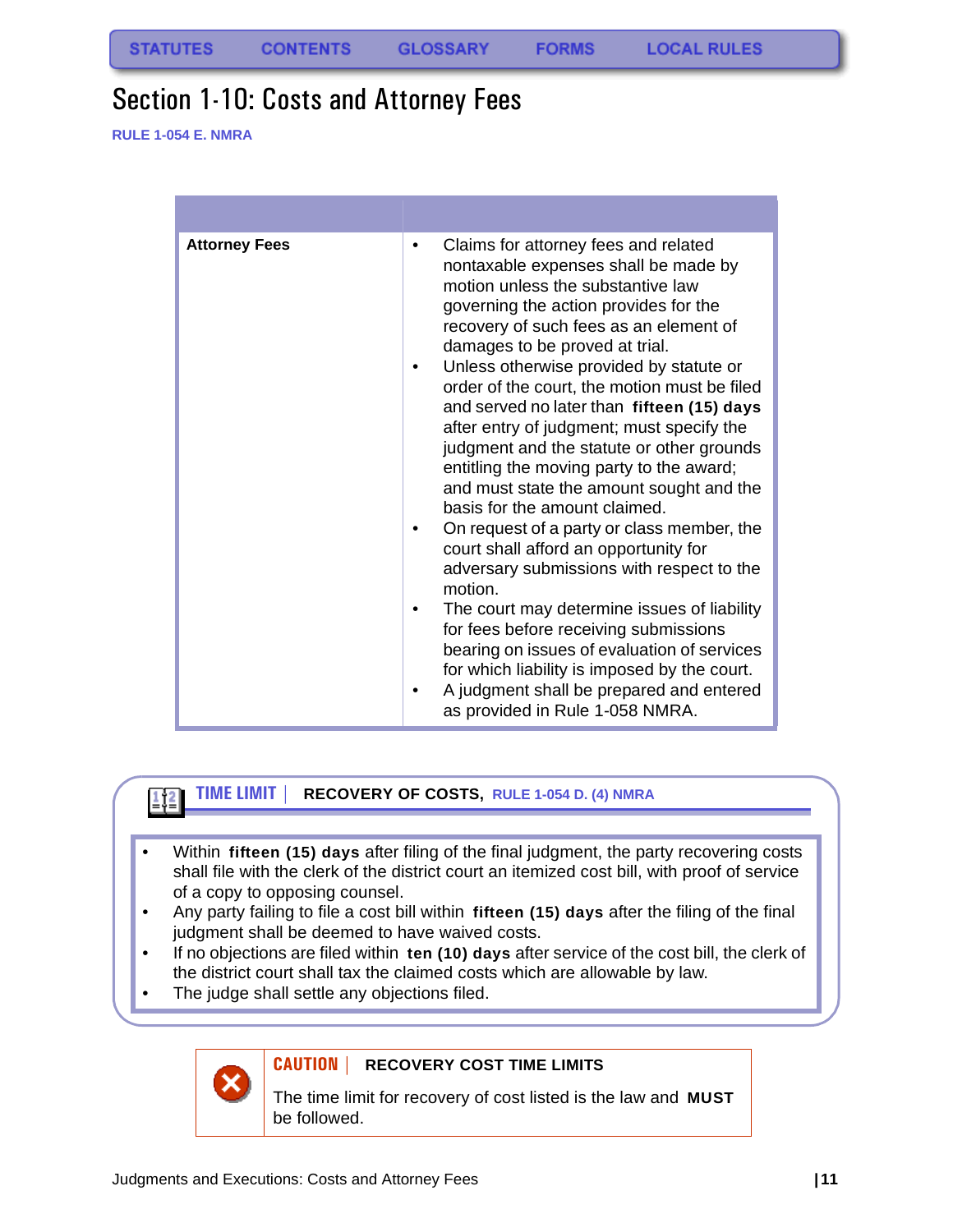### <span id="page-12-0"></span>Section 1-11: Interest Rates

**NMSA 1978, § 56-8-4**

| Interest shall be allowed on judgments and<br>decrees for the payment of money from entry<br>and shall be calculated at the rate of eight and<br>three-quarters percent per year, unless the<br>judgment is rendered on a written instrument<br>having a different rate of interest, in which<br>case interest shall be computed at a rate no<br>higher than specified in the instrument or the<br>judgment is based on tortious conduct, bad<br>faith, intentional or willful acts, in which case<br>interest shall be computed at the rate of fifteen<br>percent. |
|---------------------------------------------------------------------------------------------------------------------------------------------------------------------------------------------------------------------------------------------------------------------------------------------------------------------------------------------------------------------------------------------------------------------------------------------------------------------------------------------------------------------------------------------------------------------|
| The court in its discretion may allow interest of<br>up to ten percent from the date the complaint is<br>served upon the defendant after considering<br>among other things:<br>If the plaintiff was the cause of<br>unreasonable delay in the adjudication of<br>the plaintiff's claims; and<br>If the defendant had previously made a<br>reasonable and timely offer of settlement<br>to the plaintiff.                                                                                                                                                            |
| Nothing contained in this section shall affect<br>the award of interest or the time from which<br>interest is computed as otherwise permitted by<br>statute or common law.                                                                                                                                                                                                                                                                                                                                                                                          |
| The state and its political subdivisions are<br>exempt from the provisions of this section<br>except as otherwise provided by statute or<br>common law.                                                                                                                                                                                                                                                                                                                                                                                                             |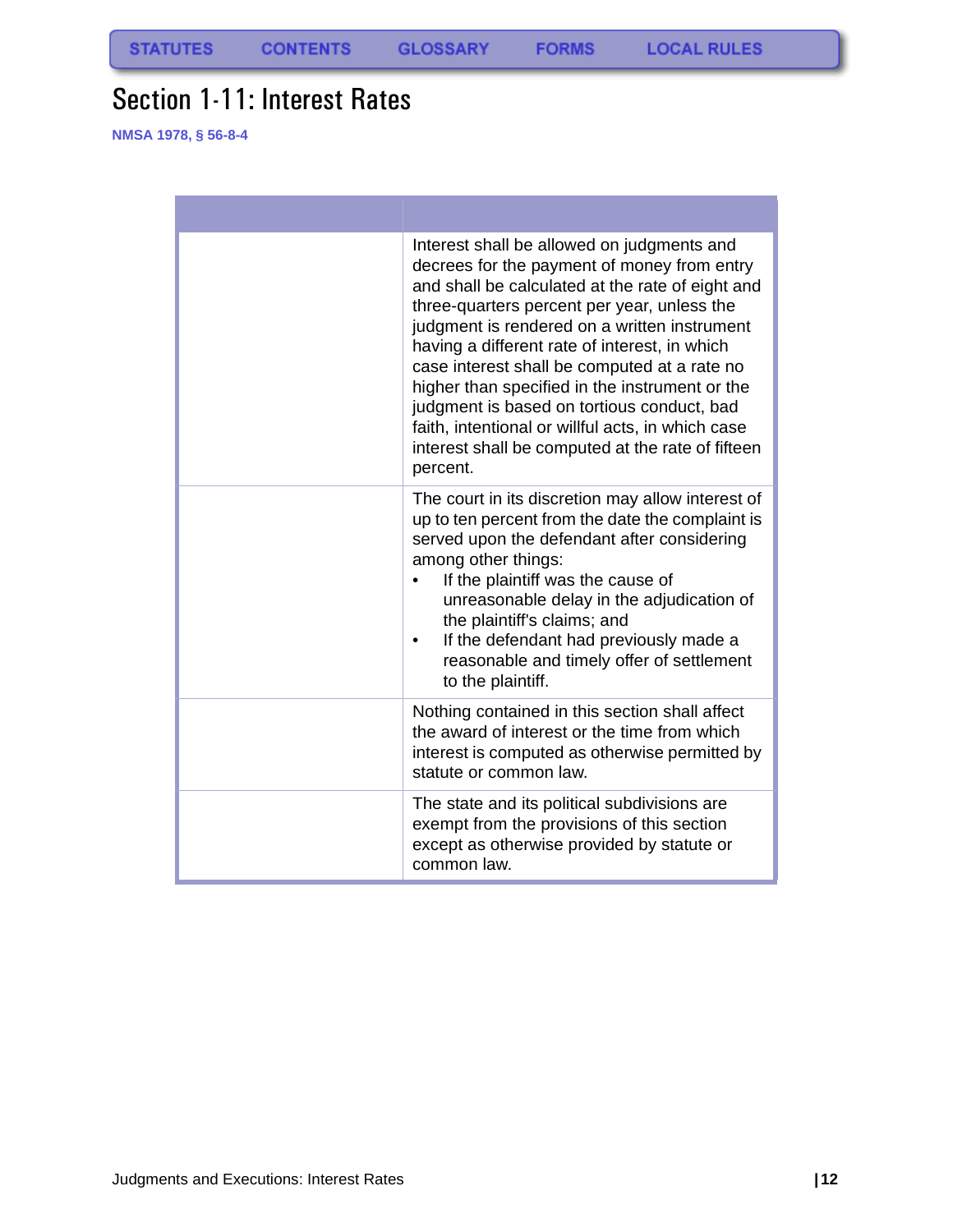### <span id="page-13-0"></span>Section 1-12: Supplemental Proceedings

| <b>Examination</b>                | Upon request of the judgment creditor or a<br>successor in interest, the clerk shall issue a<br>subpoena directing any person with knowledge<br>that will aid in enforcement of or execution on<br>the judgment, including the judgment debtor,<br>to appear before the district court to respond to<br>questions concerning that knowledge. The<br>subpoena shall be served in the same manner<br>as other subpoenas except that it shall be<br>served not less than three (3) days prior to the<br>date the examination is to be conducted. |
|-----------------------------------|-----------------------------------------------------------------------------------------------------------------------------------------------------------------------------------------------------------------------------------------------------------------------------------------------------------------------------------------------------------------------------------------------------------------------------------------------------------------------------------------------------------------------------------------------|
| <b>Deposition in Lieu of Exam</b> | In lieu of such an examination before the court,<br>the judgment creditor or a successor in interest<br>may obtain discovery from any person,<br>including the judgment debtor, in any manner<br>provided in these rules.                                                                                                                                                                                                                                                                                                                     |

### <span id="page-13-1"></span>Section 1-13: Execution

**NMSA 1978, §§ 39-1-4 AND -6**

| <b>EXECUTION TYPE</b>                       | <b>RULE OR STATUTE</b>       |
|---------------------------------------------|------------------------------|
| <b>Execution</b>                            | NMSA 1978, §§ 39-1-4 AND -6  |
| <b>Execution Against</b><br><b>Sureties</b> | NMSA 1978, § 39-4-10         |
| <b>Execution Against a</b><br>Corporation   | NMSA 1978, § 39-4-11         |
| <b>Review of Execution</b>                  | NMSA 1978, § 39-3-28         |
| <b>Writs of Execution</b>                   | <b>RULE 1-065.1. A. NMRA</b> |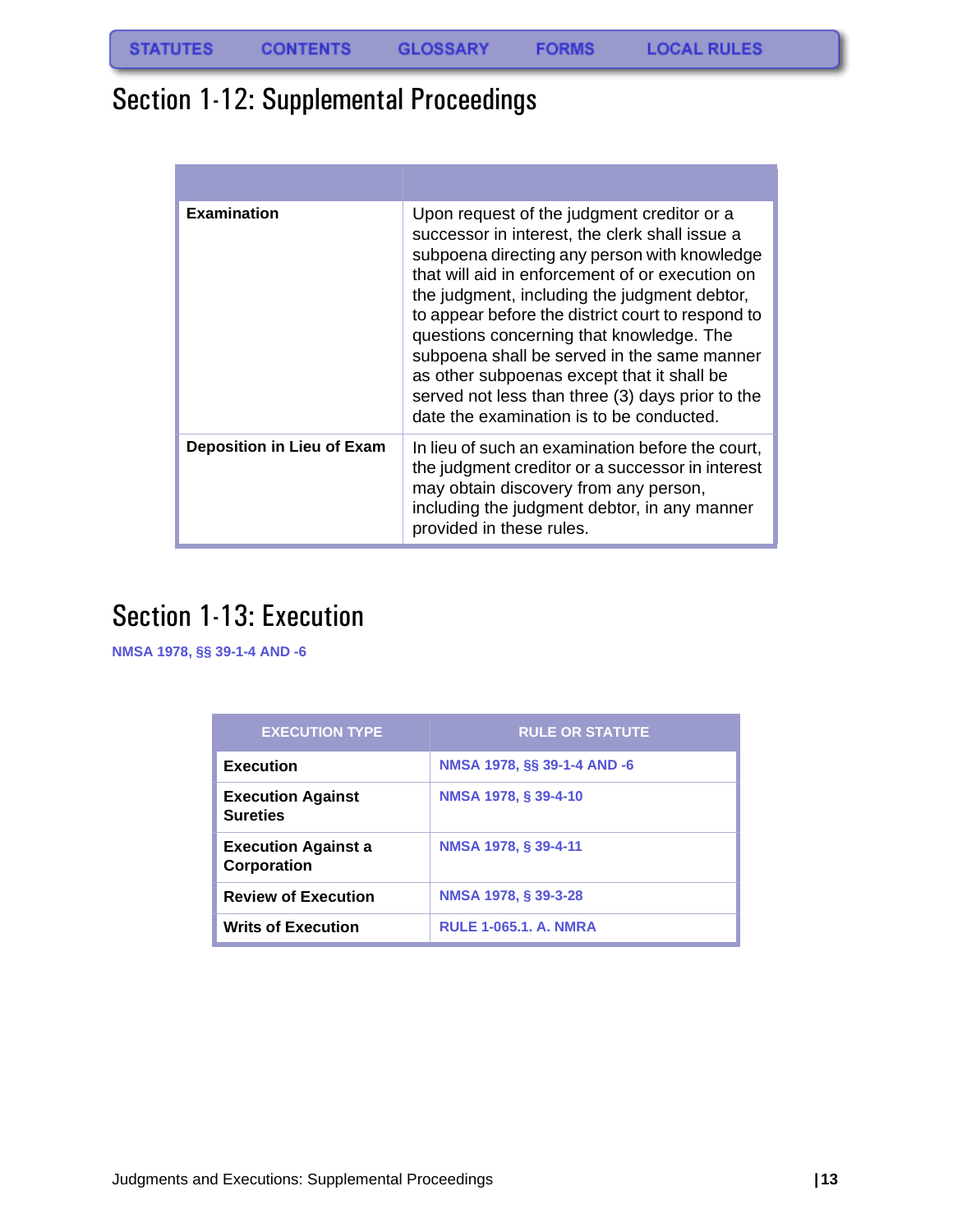### <span id="page-14-0"></span>Section 1-14: Docketing Magistrate Court Judgment

**RULE 2-804 (E) NMRA**

| Upon the expiration of the time for appeal,<br>the judgment creditor may file in the district<br>court of the county in which the magistrate<br>issued the judgment a certified copy of the<br>judgment.<br>Upon payment of the prescribed docket<br>fee, the clerk of the district court shall<br>docket the judgment, in the same manner<br>in which judgments of the district court are<br>docketed, and shall issue a transcript of<br>judgment as though the judgment had<br>been issued by the district court.<br>The docketing of a judgment in the district<br>court pursuant to this paragraph shall not<br>prevent the magistrate court from issuing<br>writs and other orders in aid of<br>enforcement of the judgment of the<br>magistrate court. |
|---------------------------------------------------------------------------------------------------------------------------------------------------------------------------------------------------------------------------------------------------------------------------------------------------------------------------------------------------------------------------------------------------------------------------------------------------------------------------------------------------------------------------------------------------------------------------------------------------------------------------------------------------------------------------------------------------------------------------------------------------------------|
|                                                                                                                                                                                                                                                                                                                                                                                                                                                                                                                                                                                                                                                                                                                                                               |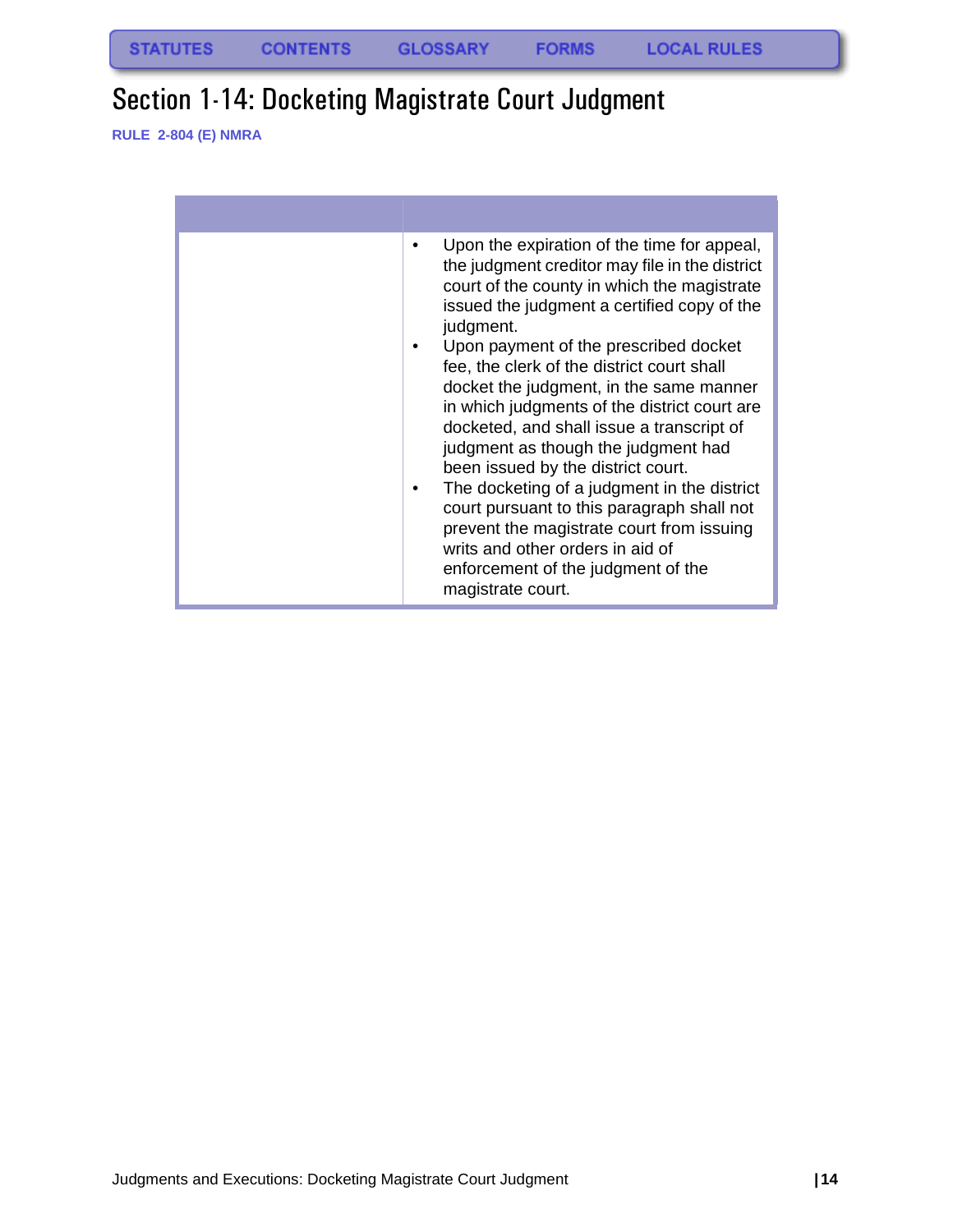**FORMS** 

# <span id="page-15-0"></span>Chapter 2: Writs

# <span id="page-15-1"></span>Section 2-1: Writs of Execution

**RULE 1-065 NMRA**



### **CAUTION | ISSUANCE OF WRITS**

Please follow in-house procedure regarding **RULE 1-065 E. NMRA** listed below.

| <b>Writs of Execution</b><br><b>RULE 1-065 E. NMRA</b> | Writs of execution, writs of possession issued<br>pursuant to Section 42-4-12 NMSA 1978 and<br>writs of attachment directed to land or an<br>interest in land (other than rents, issues and<br>profits thereof) may be issued by the clerk of<br>the district court in proper cases without<br>endorsement of approval of the district judge.                                                                                                                                                                                   |
|--------------------------------------------------------|---------------------------------------------------------------------------------------------------------------------------------------------------------------------------------------------------------------------------------------------------------------------------------------------------------------------------------------------------------------------------------------------------------------------------------------------------------------------------------------------------------------------------------|
| <b>Approval</b>                                        | All writs issued by the district courts other than<br>those enumerated in Paragraph A of this rule<br>and Rules 1-065.1 and 1-065.2 may be issued<br>only upon the express written approval of the<br>district judge endorsed on the writ. All writs<br>shall be signed by the clerk or deputy clerk of<br>the district court and shall bear the court seal.<br>In instances where written approval of the<br>district judge is required, the procedure set out<br>in Paragraphs C through I of this rule shall be<br>followed. |
|                                                        | Application for the writ shall be by verified<br>petition filed with the district court<br>accompanied by the proposed form of writ with<br>a copy of the petition appended as an exhibit.                                                                                                                                                                                                                                                                                                                                      |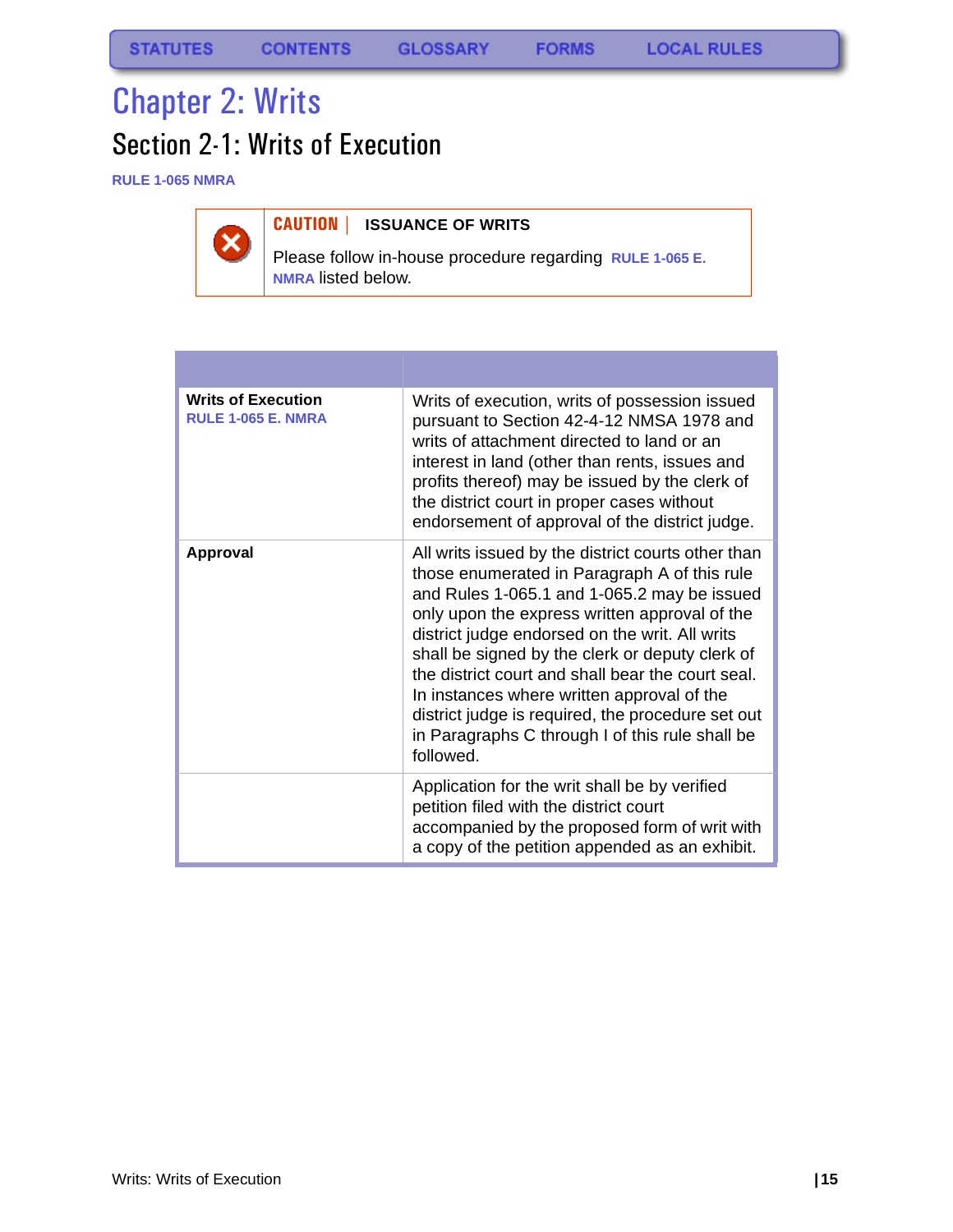| <b>Contents</b>     | The petition shall set forth the following:<br>A statement of the facts showing venue<br>and jurisdiction of the court in which the<br>writ is sought, and the right or standing of<br>the filing party;<br>If the respondent is a public officer, board<br>٠<br>or tribunal purporting to act in the<br>discharge of official duties, the names of<br>the real parties in interest;<br>The grounds upon which the petition is<br>based and the facts required by the<br>substantive law for issuance of the writ,<br>stated in concise form; and<br>A concise statement of the relief sought.                                                                                                                          |
|---------------------|-------------------------------------------------------------------------------------------------------------------------------------------------------------------------------------------------------------------------------------------------------------------------------------------------------------------------------------------------------------------------------------------------------------------------------------------------------------------------------------------------------------------------------------------------------------------------------------------------------------------------------------------------------------------------------------------------------------------------|
| <b>Form of Writ</b> | The writ shall be in lieu of summons.<br>$\bullet$<br>The form of writ shall be in the name of the<br>$\bullet$<br>State of New Mexico, shall contain the<br>caption of the case, the name and address<br>of petitioner's attorney (pro se-petitioner's<br>address), shall direct the respondent or<br>respondents to serve and file a responsive<br>pleading within a time specified in the writ,<br>and, if a date for hearing is set, the date,<br>time and place when the hearing will be<br>held.<br>The writ shall further state in concise form<br>$\bullet$<br>the relief sought, but other matters set<br>forth in the petition, copy of which is<br>annexed to the writ, need not be included<br>in the writ. |

#### **TIME LIMIT | FORM OF WRIT**

- If the date for service of a responsive pleading and the date for hearing are the same, the writ shall so state.
- No peremptory writ shall be issued unless a date, not later than **ten (10) days** after its issuance, is set for a hearing at which it may be challenged, and any hearing date so fixed may be advanced upon motion of any respondent.

 $\boxed{1}$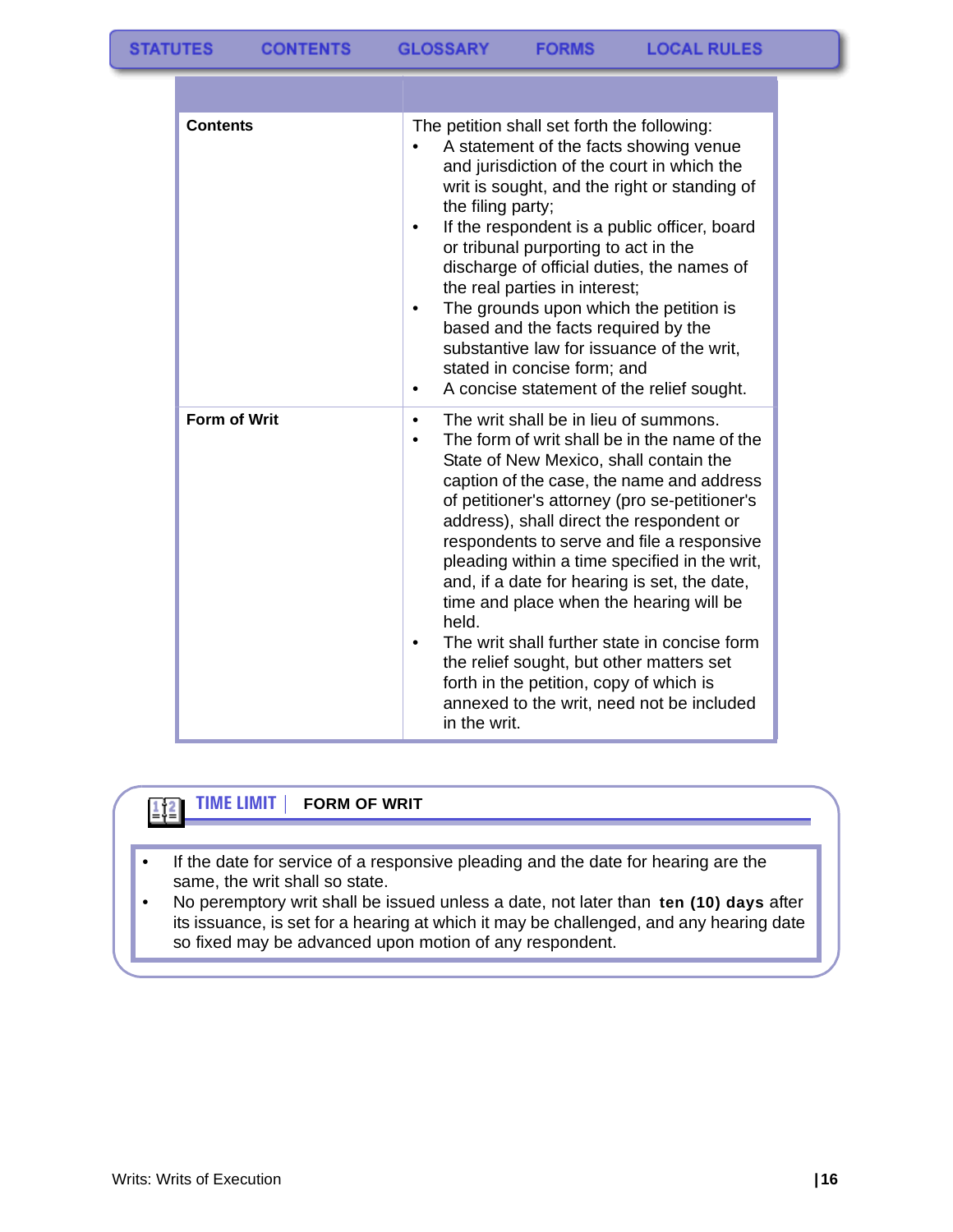$\frac{1}{2}$ 

#### **TIME LIMIT | RESPONSIVE PLEADING**

The date set in the writ for responsive pleading or hearing shall be not earlier than **seven (7) days** following date of issuing the writ unless, from the verified petition or affidavit filed with the petition, the court shall determine that unreasonable loss or hardship is likely to result unless an earlier date is set, in which event determination of the court specifying the particular loss or hardship must be set forth in the writ.

| <b>Exemptions</b> | Exemptions of personal property provided<br>by Sections 42-10-1 to 42-10-7 NMSA<br>1978 also apply to attachment<br>proceedings. If the party is a natural<br>person, notice of a right to claim<br>exemptions shall be given.                                                                                                                                                                                                                                                              |
|-------------------|---------------------------------------------------------------------------------------------------------------------------------------------------------------------------------------------------------------------------------------------------------------------------------------------------------------------------------------------------------------------------------------------------------------------------------------------------------------------------------------------|
|                   | A claim of exemption may be filed and<br>٠<br>served in the same manner and time as<br>required in execution proceedings.<br>The petitioner may dispute the claimed<br>$\bullet$<br>exemption in the same manner and time<br>provided for a dispute on a claim of<br>exemption in an execution proceeding.<br>If the petitioner disputes the claimed<br>٠<br>exemption, the court shall proceed in the<br>manner provided for hearings on claims of<br>exemptions in execution proceedings. |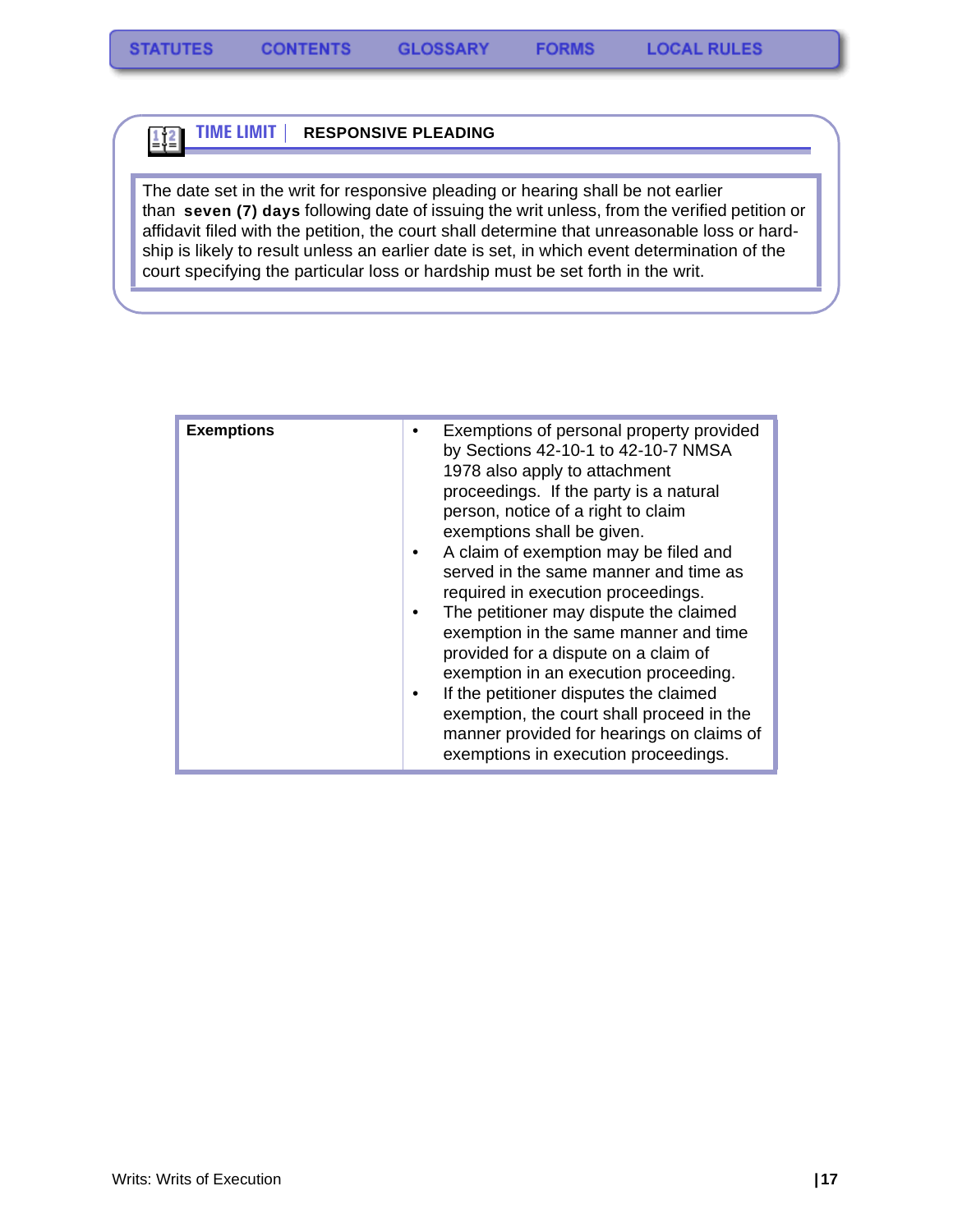### <span id="page-18-0"></span>**GARNISHMENT TO SATISFY ALIMONY**

**NMSA 1978, § 40-4-19**

| Nothing in Sections 40-4-12 through 40-4-19<br>NMSA 1978 shall prevent a person or persons<br>entitled to benefits of any decree for alimony or<br>support from enforcing the decree by<br>attachment, garnishment, execution or<br>contempt proceedings as is now provided by<br>statute, except that the filing of an affidavit that<br>the defendant has no property within the state<br>subject to execution to satisfy the judgment<br>shall not be a prerequisite to the issuance of a<br>garnishment. |
|--------------------------------------------------------------------------------------------------------------------------------------------------------------------------------------------------------------------------------------------------------------------------------------------------------------------------------------------------------------------------------------------------------------------------------------------------------------------------------------------------------------|
|                                                                                                                                                                                                                                                                                                                                                                                                                                                                                                              |

# <span id="page-18-1"></span>Section 2-2: Writ of Possession

**NMSA 1978, § 42-4-12**

| Upon judgment for the recovery of possession,<br>a writ of possession shall be issued, and the<br>sheriff shall deliver to the plaintiff the<br>possession of the premises, and also collect<br>the damages and costs, as on execution in<br>other cases. |
|-----------------------------------------------------------------------------------------------------------------------------------------------------------------------------------------------------------------------------------------------------------|

### <span id="page-18-2"></span>Section 2-3: Writ of Garnishment

**RULE 1-065.1 NMRA**

| <b>Garnishment Procedure</b> | After the filing of the judgment on the<br>underlying dispute and upon application of the<br>judgment creditor, the clerk of the court shall<br>issue a writ of garnishment. |
|------------------------------|------------------------------------------------------------------------------------------------------------------------------------------------------------------------------|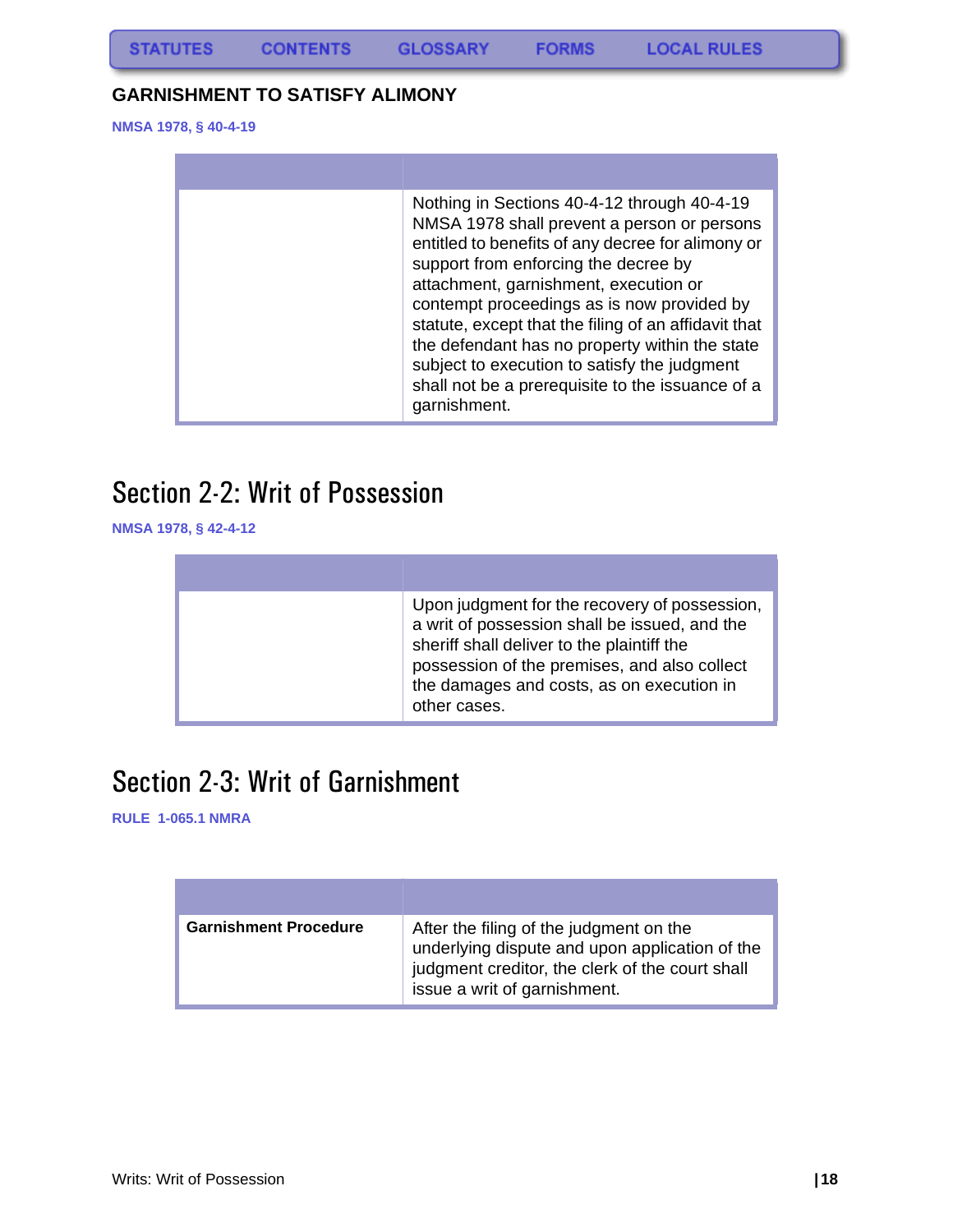| Service of Writ of<br>Garnishment  | A writ of garnishment issued pursuant to<br>٠<br>this rule shall be served by the judgment<br>creditor on the garnishee wherever the<br>garnishee may be found in the State of<br>New Mexico.<br>The writ shall be served and return of<br>٠<br>service filed in the same manner as<br>provided by Rule 1-004 for service of the<br>summons and complaint.                                                                                                      |
|------------------------------------|-----------------------------------------------------------------------------------------------------------------------------------------------------------------------------------------------------------------------------------------------------------------------------------------------------------------------------------------------------------------------------------------------------------------------------------------------------------------|
| <b>Service of Additional Forms</b> | In addition to the writ, the following forms shall<br>be served by the judgment creditor on the<br>garnishee:<br>A copy of the application for writ of<br>garnishment and the writ of garnishment;<br>and<br>Unless the garnishment is for wages, a<br>٠<br>copy of the notice of right to claim<br>exemptions and a copy of the claim of<br>exemption form; and<br>A copy of the answer by garnishee form<br>٠<br>approved by the New Mexico Supreme<br>Court. |

### $\frac{1}{2}$  $\frac{2}{2}$

#### **TIME LIMIT | ANSWER BY GARNISHEE**

The garnishee shall answer the writ of garnishment within **twenty (20) days** of service as required by Section 35-12-4 NMSA 1978.

| <b>Appearance by Garnishee</b> | A garnishee may appear in person in any<br>garnishment proceeding.<br>If the garnishee is a partnership, the<br>garnishee may appear by one of its<br>general partners.<br>If the garnishee is a corporation, an officer,<br>director or general manager of the<br>corporation may answer the writ; however,<br>any other appearance shall be through an<br>attorney representing the garnishee<br>corporation.<br>The court shall award reasonable attorney<br>fees and costs to the garnishee. |
|--------------------------------|--------------------------------------------------------------------------------------------------------------------------------------------------------------------------------------------------------------------------------------------------------------------------------------------------------------------------------------------------------------------------------------------------------------------------------------------------------------------------------------------------|
|                                |                                                                                                                                                                                                                                                                                                                                                                                                                                                                                                  |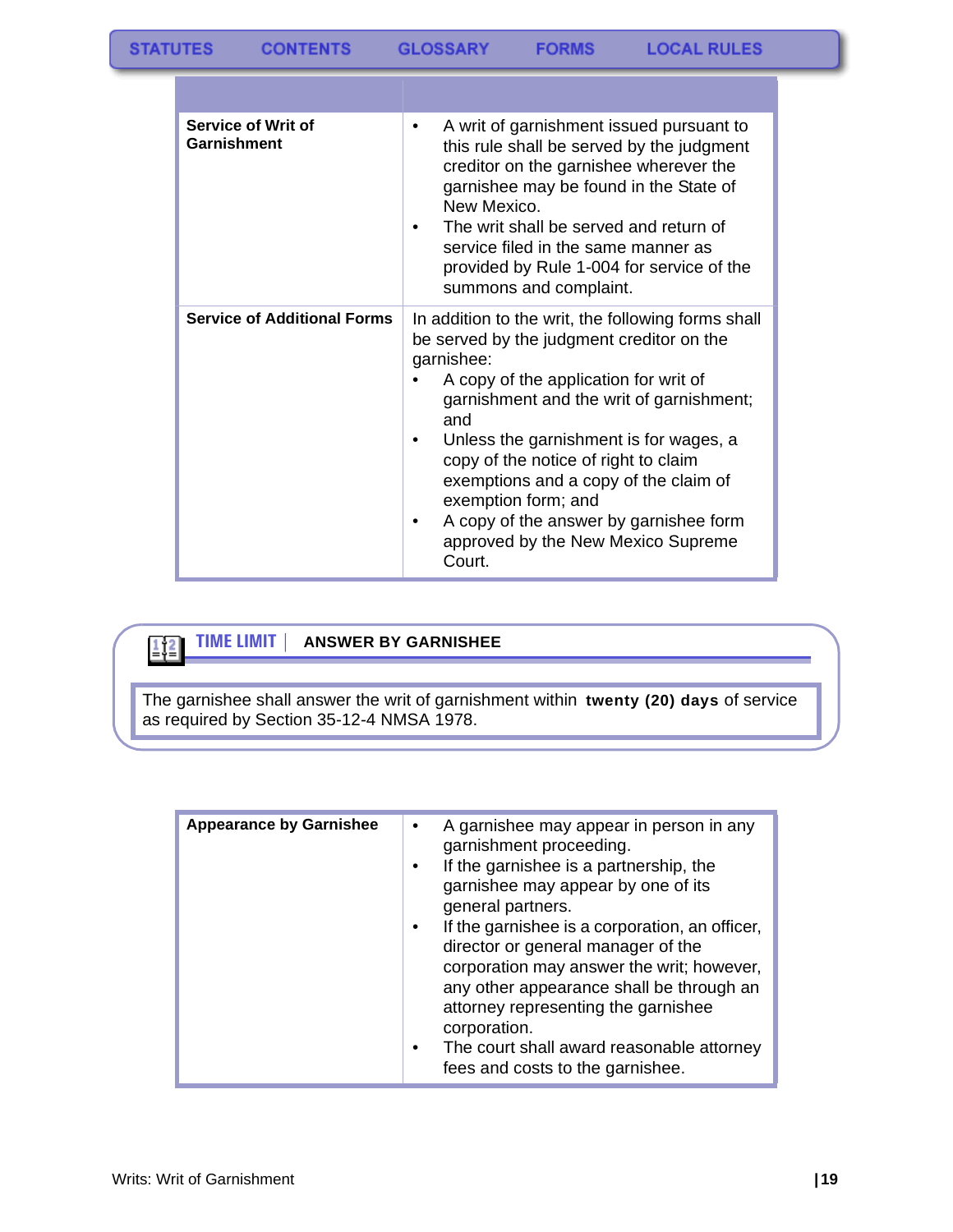1ț≧

#### **TIME LIMIT | SERVICE ON JUDGMENT DEBTOR**  $\frac{1}{2}$

On or before the **fourth (4th) business day** following service of the writ of garnishment, the garnishee shall mail or otherwise deliver to each named judgment debtor or to the judgment debtor's attorney of record a copy of the forms served on the garnishee by the judgment creditor pursuant to Paragraph C of this rule.

#### **TIME LIMIT | EXEMPTION FROM GARNISHMENT**

A judgment debtor who is a natural person:

- Shall receive an exemption from garnishment of wages to the extent provided by law; and
- May claim a statutory exemption from garnishment other than wages by filing with the court a claim of exemption within **ten (10) days** after service by the garnishee of notice of the right to claim exemptions.

| <b>Service of Claim of</b> | The judgment debtor shall serve a copy of the                                         |
|----------------------------|---------------------------------------------------------------------------------------|
| <b>Exemption</b>           | completed and signed claim of exemption form                                          |
|                            | upon the judgment creditor and the garnishee<br>in the manner provided by Rule 1-005. |

#### **TIME LIMIT | FAILURE TO FILE CLAIM OF EXEMPTION (WAGES EXCLUDED)**

If the judgment debtor fails to file a claim of exemption within **ten (10) days** after service of the notice of the right to claim exemptions, the judgment debtor shall be deemed to have waived the right to claim a statutory exemption other than wages.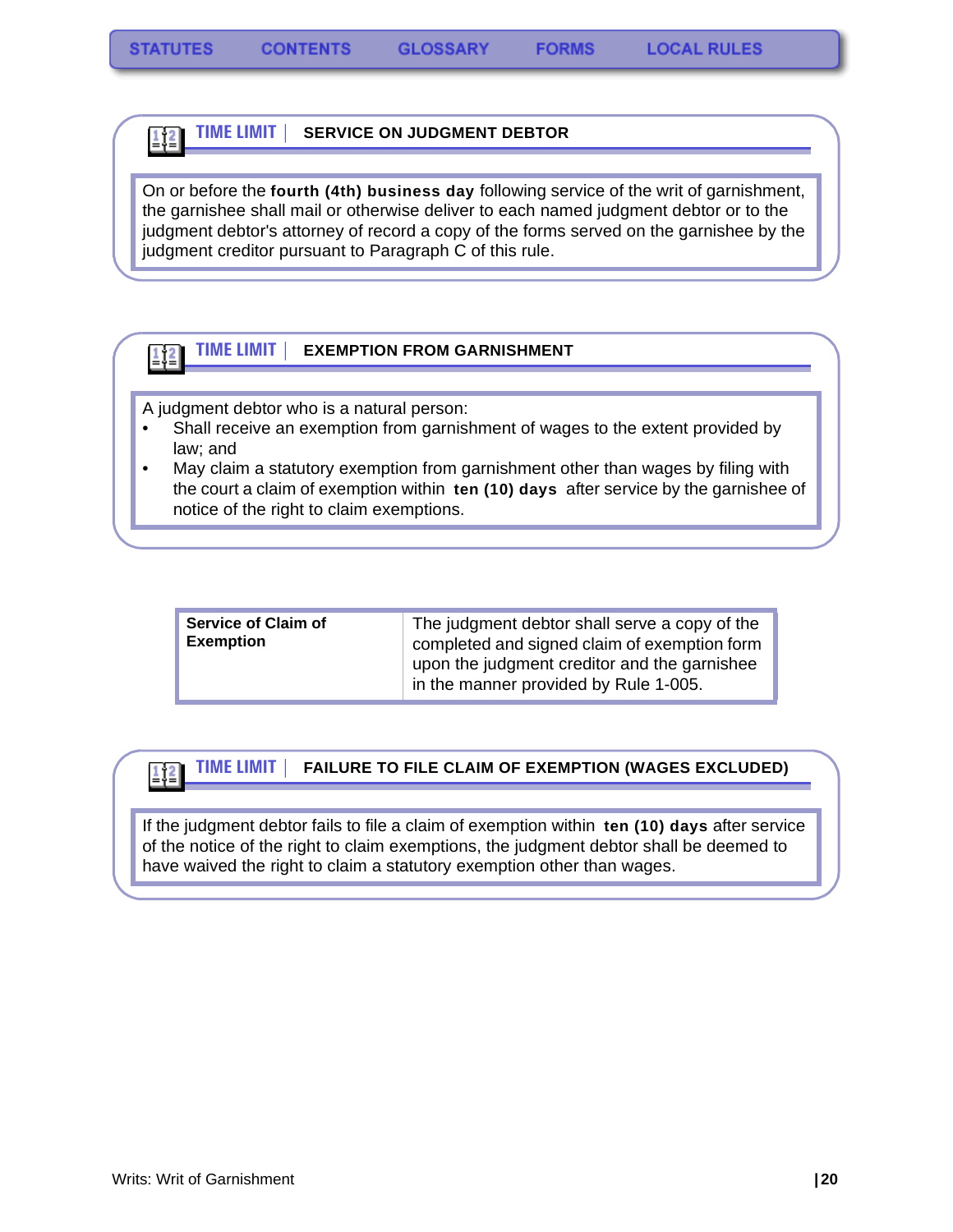#### **TIME LIMIT | NOTICE OF DISPUTE**  $\frac{1}{2}$

- Within **ten (10) days** after service on the judgment creditor of a claim of exemption, the judgment creditor may dispute any claimed exemption by filing a notice of dispute and request for hearing with the court.
- If the judgment creditor fails to file the notice of dispute and request for hearing within the time permitted, the judgment debtor's claim of exemption is granted. If the judgment creditor files a notice of dispute, the judgment creditor shall at the time of filing of the notice serve a copy of the notice of dispute and request for hearing on the judgment debtor.

| <b>Notice of Hearing on</b><br><b>Dispute</b> | If the judgment creditor files a notice of<br>$\bullet$<br>dispute and request for hearing, the court<br>shall promptly give notice of the date and<br>time of the hearing to the judgment<br>creditor, garnishee and the judgment<br>debtor.<br>The judgment creditor shall serve a copy<br>$\bullet$<br>of the notice of dispute and request for<br>hearing on the judgment debtor and the<br>garnishee. |
|-----------------------------------------------|------------------------------------------------------------------------------------------------------------------------------------------------------------------------------------------------------------------------------------------------------------------------------------------------------------------------------------------------------------------------------------------------------------|

#### **TIME LIMIT | NOTICE OF DISPUTE**  $\frac{1}{2}$  $\frac{2}{2}$

- A hearing on the claim of exemption shall be held within **ten (10) days** after the filing of a notice of dispute and request for hearing.
- At the hearing, the court must determine the merits of the dispute unless the court postpones decision pending such discovery as may be required to determine the status of the property.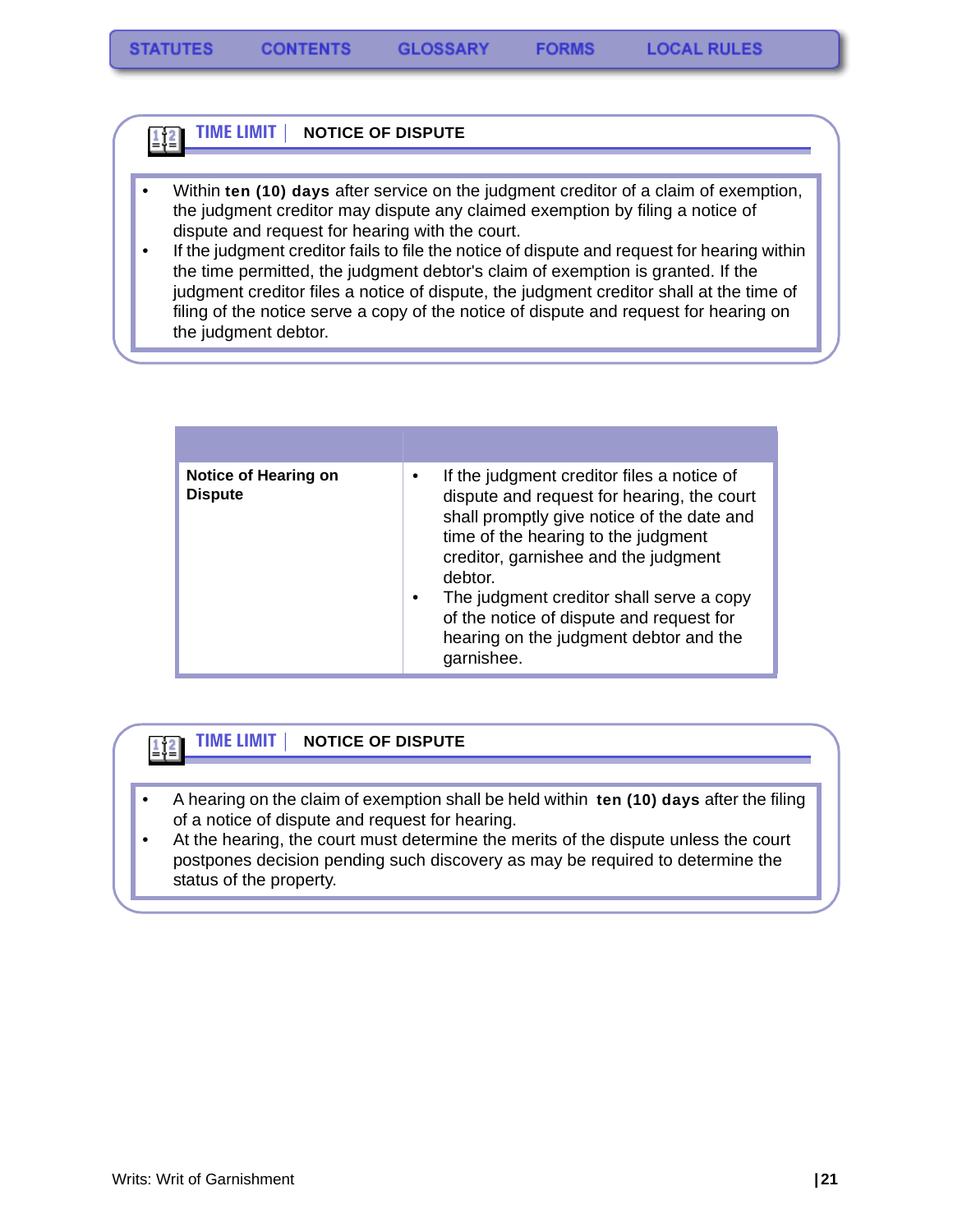| <b>Judgment on Writ of</b><br>Garnishment | If a notice of dispute and request for hearing is<br>filed pursuant to this rule, judgment on the writ<br>of garnishment shall not enter until a hearing<br>has been held on the dispute. If the court finds<br>that the property is not exempt from<br>garnishment, the court shall enter a judgment<br>on the writ of garnishment requiring the<br>garnishee to turn over to the judgment creditor<br>the property or amount of money set forth in<br>the judgment. |
|-------------------------------------------|-----------------------------------------------------------------------------------------------------------------------------------------------------------------------------------------------------------------------------------------------------------------------------------------------------------------------------------------------------------------------------------------------------------------------------------------------------------------------|
| <b>Form of Writs</b>                      | Applications for writs of garnishment, writs,<br>answers, notices of right to claim exemptions,<br>claims of exemptions, notices of dispute of<br>claimed exemptions and request for hearing<br>and judgments shall be substantially in the<br>form approved by the Supreme Court.                                                                                                                                                                                    |

#### **CLERICAL DUTIES | WRIT OF GARNISHMENT**

- **1.** File application for writ of garnishment presented by judgment creditor. File in existing judgment file.
- **2.** Docket.

要する

- **3.** Check that the writ of garnishment agrees with the judgment, record of costs and rate of interest. Some payments may have previously been made. Ask questions.
- **4.** Issue writ of garnishment and return to party for service. File record of issuance.
- **5.** The judge or his/her designee shall give notice to judgment creditor and judgment debtor of the date and time for hearing. Include a copy of debtor's claim for exemption form. The hearing shall be held within **ten (10) business days** after the clerk received debtor's completed claim of exemption form.
- **6.** If anyone other than an employer was named as garnishee, file certificate of mailing required of the judgment creditor under paragraph K of this rule.
- **7.** After filing of judgment on writ of garnishment, the court clerk shall issue a transcript of judgment upon the request of the prevailing party.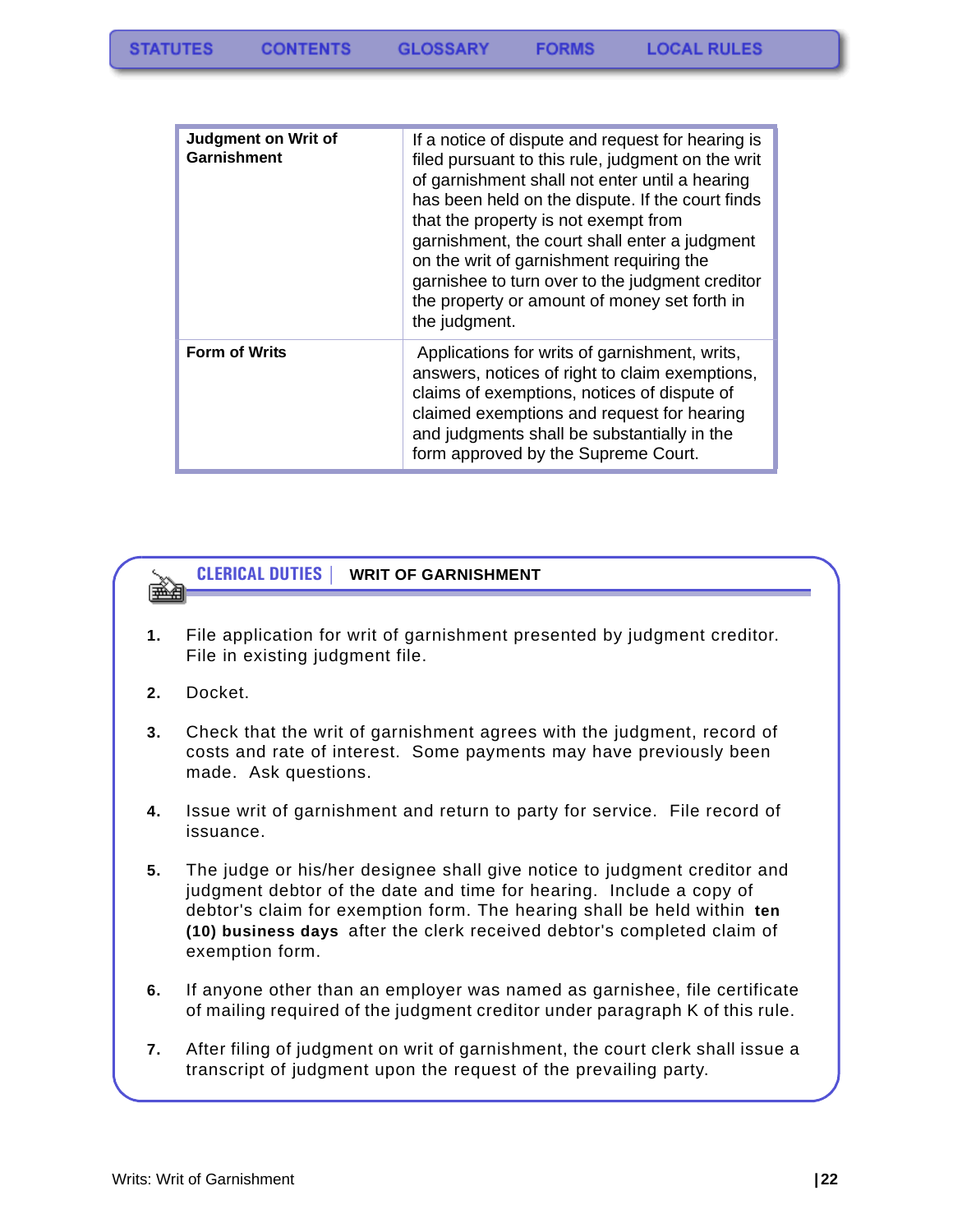### <span id="page-23-0"></span>Section 2-4: Writ of Attachment

#### **NMSA 1978, §§ 42-9-1 TO -39**

A writ of attachment may be sought by a person who is justly owed a debt and the debtor has absconded, is about to dispose of his/her assets or has fraudulently concealed his/her property to hinder and delay his/her creditors. The court may order the sheriff to seize the property and hold it until a hearing can be held and a judgment rendered. These writs are issued by a court before a hearing can be held, and for that reason are seldom issued at all. It is more common for a court to issue such writs against absconding, concealed or fraudulent debtors at the beginning or during the process of some other legal action. Procedures governing notice of and claims of exemption of personal property from seizure and sale are also applicable to attachment.

### <span id="page-23-1"></span>Section 2-5: Writ of Replevin

**NMSA 1978, § 42-8-1**

|             | Before the writ of replevin is issued, the<br>plaintiff or some creditable person in his stead<br>shall file in the district court an affidavit stating:<br>That the plaintiff is lawfully entitled to the<br>possession of the property mentioned in<br>the complaint;<br>That the same was wrongfully taken or<br>wrongfully detained by the defendant;<br>That the plaintiff has reason to believe that<br>the defendant may conceal, dispose of, or<br>waste the property or the revenues<br>therefrom or remove the property from the<br>jurisdiction, during the pendency of the<br>action;<br>That the right of action accrued within one<br>year; and<br>Specific facts, from which it clearly<br>appears that the above allegations are<br>justified. |
|-------------|----------------------------------------------------------------------------------------------------------------------------------------------------------------------------------------------------------------------------------------------------------------------------------------------------------------------------------------------------------------------------------------------------------------------------------------------------------------------------------------------------------------------------------------------------------------------------------------------------------------------------------------------------------------------------------------------------------------------------------------------------------------|
| <b>Bond</b> | The plaintiff shall before the execution of the<br>writ enter into bond with sufficient sureties, to<br>the officer to whom the writ is directed, in<br>double the value of the property, conditioned<br>on the prosecution of the suit with effect and<br>without delay and that he will without delay<br>make return of the property if a return is<br>adjudged, keep harmless the officer and pay<br>all costs that may accrue.                                                                                                                                                                                                                                                                                                                             |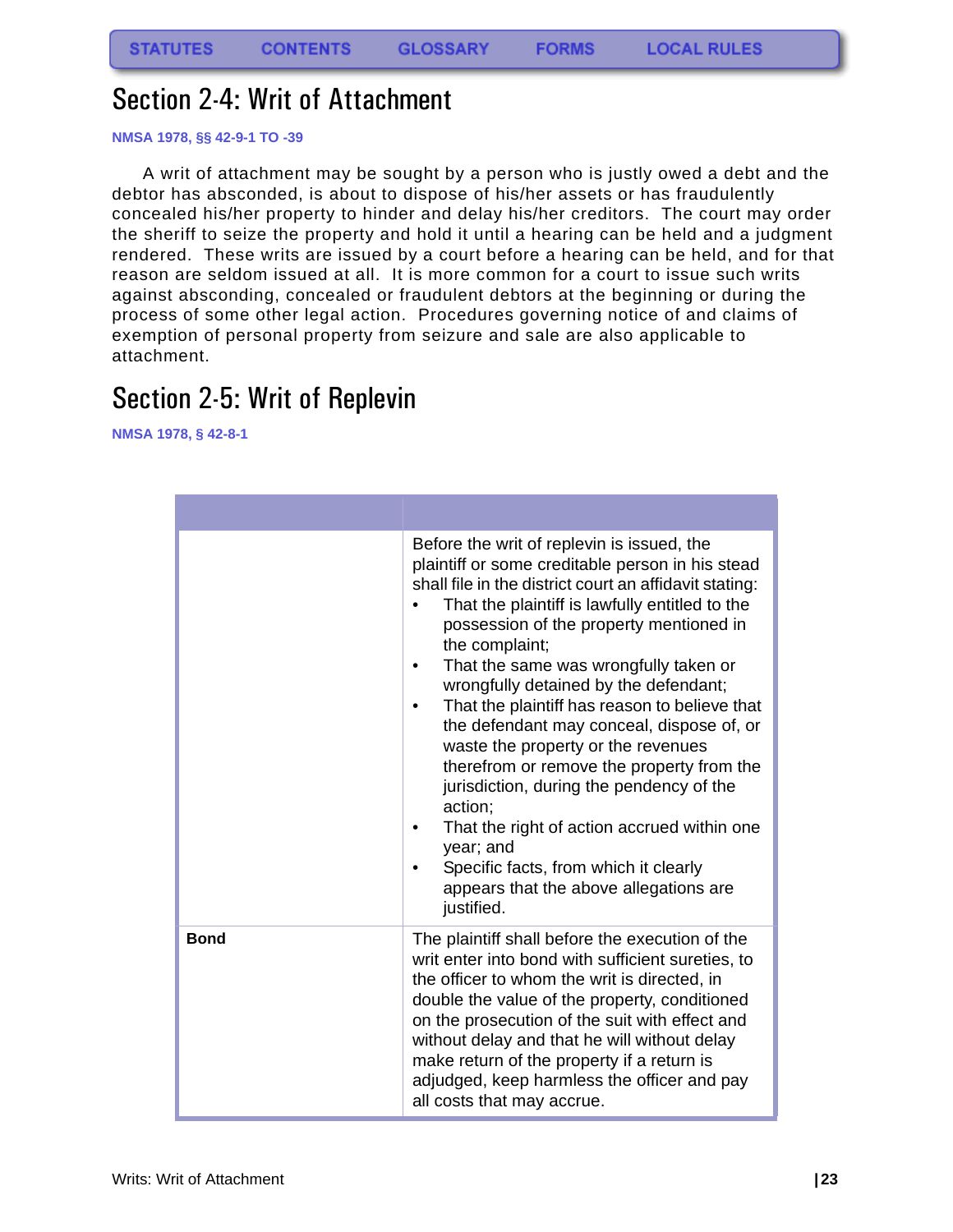| <b>Docketing</b><br>NMSA 1978, § 42-8-20 | The district court clerk shall docket the action<br>in replevin and the cause shall then proceed<br>as in other civil actions. |
|------------------------------------------|--------------------------------------------------------------------------------------------------------------------------------|

### <span id="page-24-0"></span>Section 2-6: Other Writs

| <b>Writ of Certiorari</b>                                              | The writ of certiorari is a legal proceeding<br>$\bullet$<br>by which a court reviews the decision of a<br>lower court or governmental agency.<br>Generally a second appeal. (NMSA 1978,<br>§§ 53-18-2, 34-5-14 and SCRA 1986, 1-<br>081(B) NMRA See Chapter 11, 11.2-6 for<br>further information and procedures. |
|------------------------------------------------------------------------|--------------------------------------------------------------------------------------------------------------------------------------------------------------------------------------------------------------------------------------------------------------------------------------------------------------------|
| <b>Writ of Error</b><br>NMSA 1978, § 39-3-5<br><b>RULE 12-503 NMRA</b> | The writ brings into the supreme court for<br>٠<br>review any cause adjudged or determined<br>in any of the district courts when remedy<br>by way of appeal is inadequate:<br>This writ is a catch-all, filed and issued by<br>the supreme court.                                                                  |
| <b>Writ of Habeas Corpus</b><br><b>RULE 5-802 NMRA</b>                 | A proceeding by which a writ is issued to<br>someone having custody of a person,<br>ordering him/her to bring the prisoner to<br>court to determine if the prisoner is being<br>unlawfully detained.                                                                                                               |
| <b>Extradition</b><br>NMSA 1978, §§ 31-4-1 TO -31                      | The formal process used to obtain<br>$\bullet$<br>authority to move a defendant from one<br>state to another for trial in a criminal case.<br>The defendant may or may not contest<br>extradition                                                                                                                  |
| <b>Mandamus</b><br>NMSA 1978, § 44-2-4                                 | Purpose: it may be issued to any inferior<br>tribunal, corporation, board or person to<br>compel the performance of an act which<br>the law specially enjoins as a duty<br>resulting from an office, trust or station.                                                                                             |
| <b>Writ of Prohibition</b><br><b>N.M. CONST., ART. VI, § 3</b>         | A writ issued from a high court to a lower<br>court ordering it to stop certain actions or<br>warning it not to engage in them.                                                                                                                                                                                    |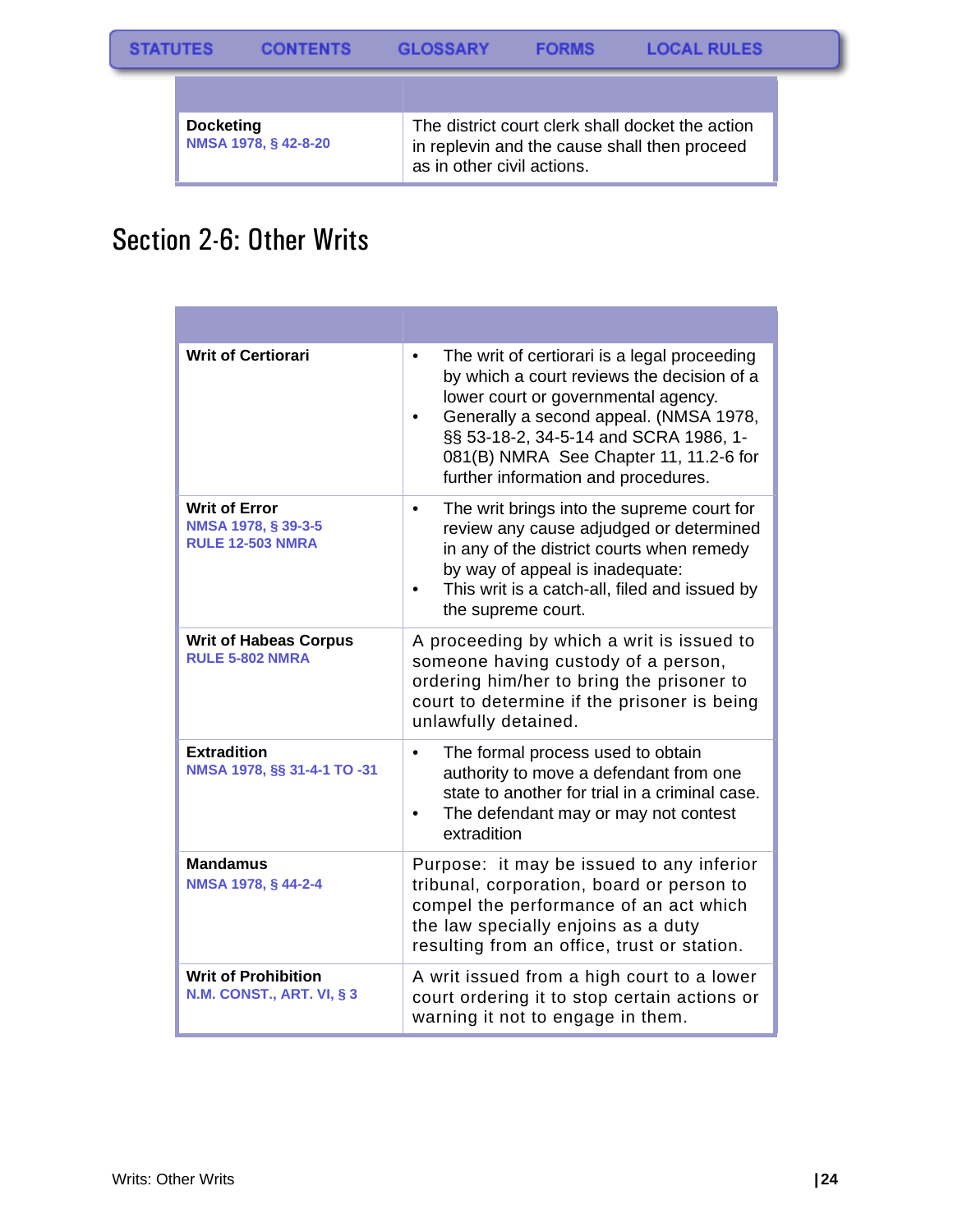| Ne Exeat<br>NMSA 1978, § 56-9-6            | The court or judge may grant against such<br>debtor a writ of ne exeat or attachment in<br>chancery, as for contempt, when it shall<br>be made to appear, by affidavit, that such<br>writ or attachment is necessary to secure<br>the surrender or disclosures provided for<br>herein. |
|--------------------------------------------|----------------------------------------------------------------------------------------------------------------------------------------------------------------------------------------------------------------------------------------------------------------------------------------|
| Quo Warranto<br>NMSA 1978, § 44-3-1 TO -16 | A writ issued to determine by what right<br>an office is being held by the person or<br>corporation in possession of it.                                                                                                                                                               |